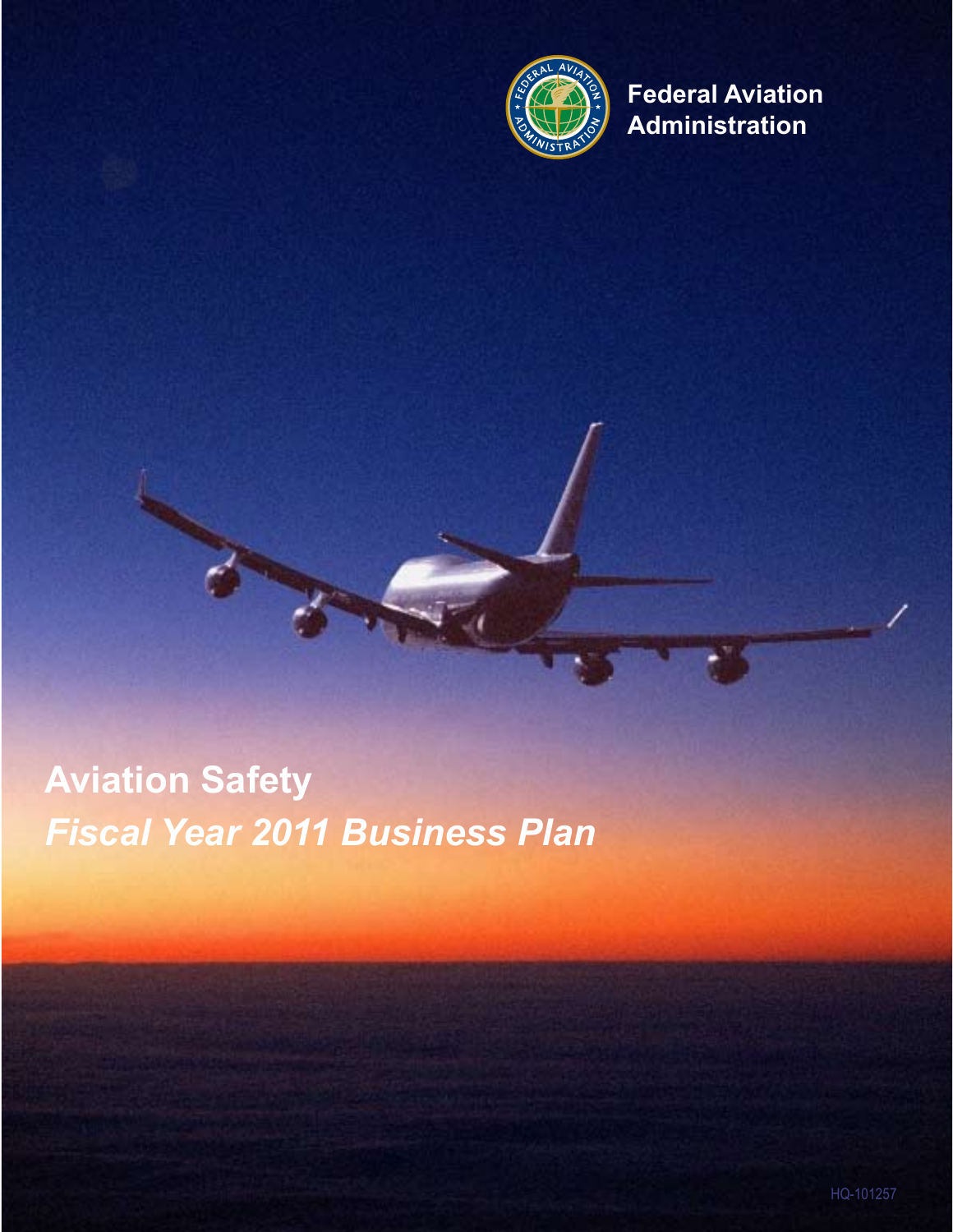## **2011 AVS Business Plan**

### Aviation Safety:

The Associate Administrator for Aviation Safety, Ms. Margaret Gilligan, and her staff have a singular mission: to promote aviation safety in the interest of the American public and the millions of people who rely on the aviation industry for business, pleasure, and commerce. To fulfill this mission, Aviation Safety (AVS) directs and manages safety programs that fall into three primary areas:

1. Continued Operational Safety: AVS's most important function (and one that AVS will never compromise) is to ensure that existing certificate holders continue to meet the safety requirements, standards, and regulations of their original certification. AVS does this through safety surveillance and oversight programs, audits, evaluations, air traffic oversight, education and training, research, and accident/incident investigations.

2. Standards and Policy: AVS creates and amends as necessary the rules and regulations that provide the safety standards for people, organizations, and equipment operating in the U.S. civil aviation system. AVS does this through policy development, analysis, and rulemaking.

3. Certification: AVS issues initial and renews existing certificates that allow (i) people, organizations, and equipment to operate in the U.S. civil aviation system, (ii) manufacturers to build aircraft and avionics, and (iii) organizations to provide maintenance services.

There are seven distinct organizational elements reporting to the Associate Administrator for Aviation Safety employing over 6,400 personnel. Four of these organizations -- the Office of Accident Investigation, the Office of Rulemaking, the Air Traffic Safety Oversight Service, the Office of Quality and Integration and Executive Services -- are solely Washington Headquarters elements. The Aircraft Certification Service, the Flight Standards Service, and the Office of Aerospace Medicine have extensive field presence, as well as their Headquarters staffs. In addition to its Federal civilian work force, AVS uses over 11,000 "designees." These designees perform selected safety oversight duties on behalf of and under the direction of AVS.

Much of the AVS workload is demand-driven. These workload drivers can be grouped into five general areas: (1) growth in aviation activity, both commercial and general aviation, by existing operators; (2) the introduction of new operators, new aircraft, new equipment, and new technology; (3) the introduction of new practices (e.g., the growth in maintenance out-sourcing); (4) the need for heightened surveillance of financially challenged airlines; and (5) the globalization of the aviation industry and the increasing need for international standardization of

regulations and safety criteria.

The FAA Flight Plan:

The FAA Flight Plan consists of four goal areas: Increased Safety, for which AVS is the goal lead; and Greater Capacity, International Leadership, and Organizational Excellence, for which AVS plays a supporting role. Under each goal area, certain objectives (e.g., Reduce the commercial fatal accident rate) are listed. Under each objective, the Flight Plan then lists strategies, initiatives, and specific, measurable performance targets. Each initiative listed (e.g., Continue implementing the Air Transportation Oversight System) is intended to support the achievement of associated objectives and performance targets.

#### The AVS Business Plan:

The Flight Plan and the initiatives it lists are intended to provide a strategic direction for the FAA and its organizations. The Flight Plan is not intended to provide tactical or operational plans. That task is left to each organization's business plans. These organization-specific business plans list discrete and measurable activities that each organization will undertake in FY 2011 in support of the initiatives listed in the Flight Plan. In addition, the business plans include discrete and measurable activities that each organization will undertake in FY 2011 in support of initiatives not listed in the Flight Plan. This is necessary since a large number of FAA programs are not directly related to the specific initiatives listed in the Flight Plan, even though they are related to one of the four goal areas. These activities, referred to as "core business activities" or "non-Flight Plan activities," are included in each organization's business plan.

AVS's business plan activities and activity targets are associated with each of the four goal areas in the FAA Flight Plan. Within each goal area, AVS further delineates its activities and targets between those in support of Flight Plan initiatives and those in support of core business initiatives.

## **Increased Safety**

There is no responsibility more important in the FAA or in AVS than aviation safety.

AVS oversees the safety of the world's largest, most complex aviation system -- an aviation system that affects millions and millions of people from those that fly for business and pleasure, to those that ship, receive, sell, and buy goods transported by air, to those that work in the industry who depend on travel and tourism for their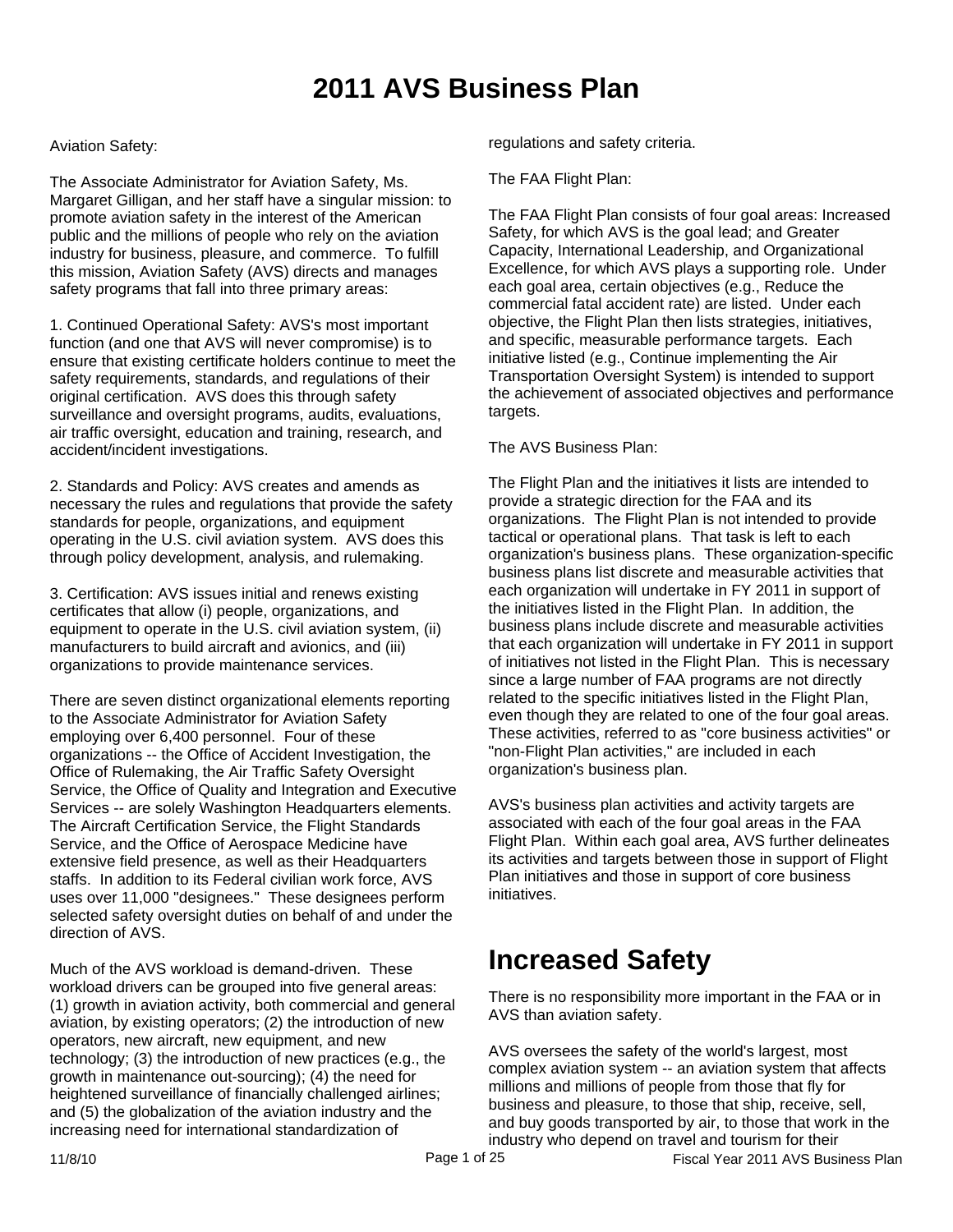livelihood. AVS does this through programs to promote continued operational safety (surveillance, oversight, education, inspections), establish safety rules and regulations (rulemaking), and certify the aviation competency of people (pilots) and organizations (individual airlines) and the airworthiness of aircraft (Boeing aircraft) and equipment.

In recognition of AVS's critical role in aviation safety, we are the lead organization for this goal area.

The Flight Plan goal area of Increased Safety consists of seven specific objectives:

- 1. Reduce the commercial airline fatal accident rate.
- 2. Reduce the number of fatal accidents in general aviation.
- 3. Reduce accidents in Alaska
- 4. Reduce the risk of runway incursions.

5. Measure the safety of the U.S. civil aviation industry with a composite index.

6. Ensure the safety of commercial space launch.

7. Enhance the safety of FAA's air traffic systems.

AVS's business plan has numerous discrete activities in support of initiatives under five of these seven objectives and in support of initiatives under two non-Flight Plan, core business objectives:

Flight Plan Initiatives:

 Reduce the commercial airline fatal accident rate. Reduce the number of fatal accidents in general

aviation.

Reduce accidents in Alaska

 Non-Flight Plan, Core Business Initiatives: Commercial Aviation

General Aviation

## **Flight Plan Target: Commercial Air Carrier Fatality Rate**

Cut the rate of fatalities per 100 million persons on board in half by FY 2025. FY 2011 Target: 7.9

## **Strategic Initiative: Critical Safety Rules**

Send critical safety rules to the Office of the Secretary of Transportation within 90 days of the planned date.

## **Strategic Activity: Rule Submissions**

Send critical safety rules to the Office of the Secretary of Transportation within 90 days of the planned date.

#### **Activity Target 1:**

Submit to OST 85% of the significant rules approved by the Rulemaking Council within 90 days of the scheduled date. Due September 30, 2011

#### **Activity Target 2:**

Issue 85% of the non-significant rules approved by the Council within 90 days of the scheduled date. Due September 30, 2011

## **Strategic Initiative: NTSB Safety Issues**

Address the National Transportation Safety Board's identified issues.

## **Strategic Activity: National Transportation Safety Board (NTSB) Recommendations**

AVS will continue to lead ongoing agency efforts to effectively address NTSB safety recommendations issued to the FAA.

### **Activity Target 1:**

For FY 2011, action on 70 recommendations will be completed to the satisfaction of the Administrator. Due September 30, 2011

## **Strategic Initiative: ISO:9001**

Maintain ISO:9001 registration to certify that FAA's Aviation Safety Organization meets the same standards expected of those we regulate in the aviation industry.

## **Strategic Activity: AVS-Wide ISO 9001 Maintenance**

Maintain a single AVS-wide ISO:9001 registration.

#### **Activity Target 1:**

Complete two third-party surveillance audits throughout AVS. Due September 30, 2011

## **Strategic Initiative: Aviation Safety Information Analysis and Sharing**

Collect safety data at a national level and consolidate the data under the Aviation Safety Information Analysis and Sharing (ASIAS) program.

## **Strategic Activity: ASIAS Data Management**

Increase capability of ASIAS to access and monitor safety data

#### **Activity Target 1:**

Demonstrate analytical capability to fuse data from public and non-public sources while maintaining data protection. Due September 30, 2011

## **Strategic Initiative: Integrated Safety Plan**

Develop and implement a strategic plan to address the recommendations received from the Independent Review Team, the Special Certification Review Team, the Airworthiness Directive Review Team and others, including the Office of Inspector General, and implement those actions scheduled for FY 2011.

## **Strategic Activity: Implement Integrated Safety Plan**

Continue to implement a strategic plan to address the recommendations received from the Independent Review

Team, the Special Certification Review Team, the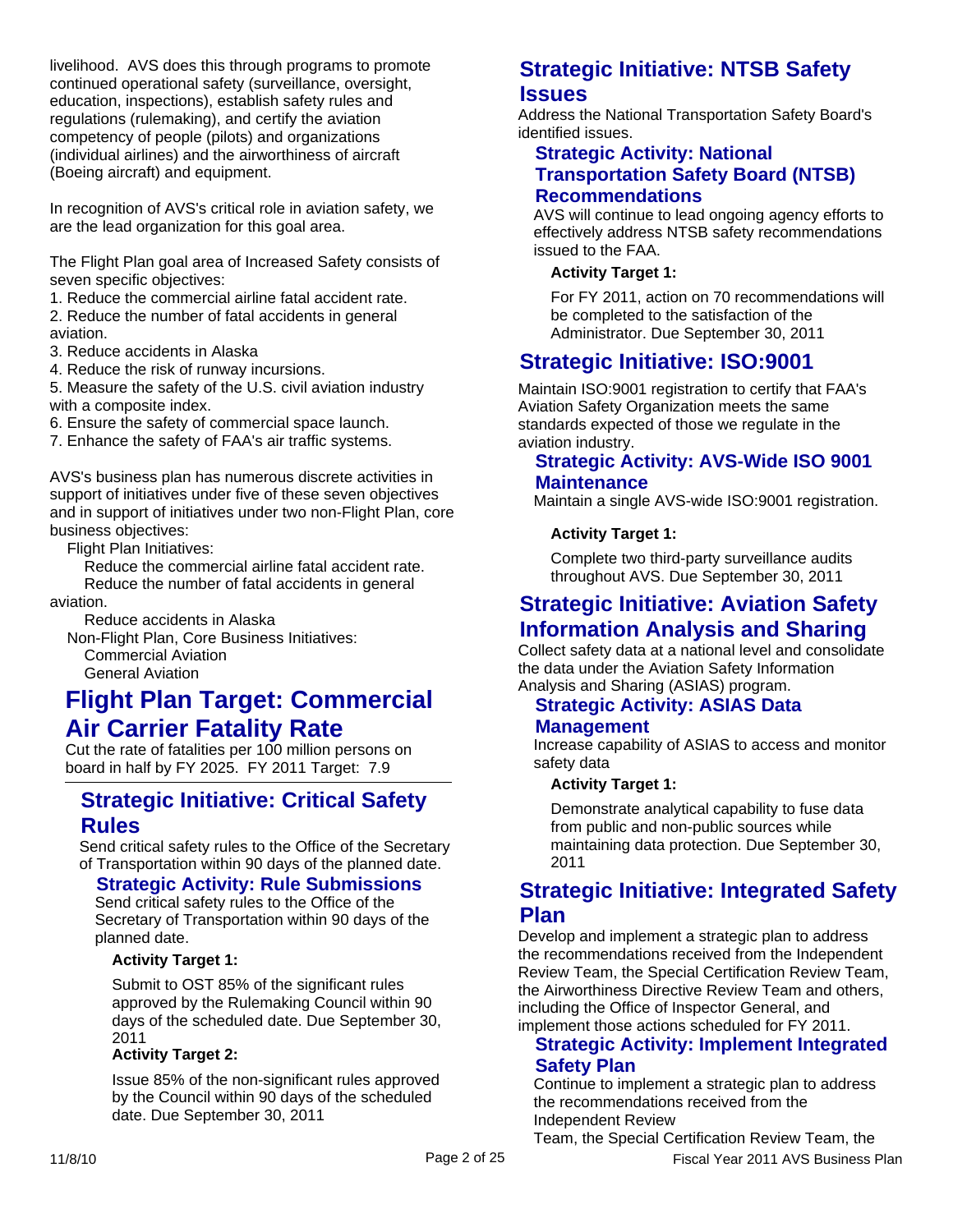Airworthiness Directive Review Team and others, including the OIG, and

implement those actions scheduled for FY 2011.

#### **Activity Target 1:**

Complete 90% of the Action Plan activities scheduled for completion in FY 2011 within 45 days of the planned completion date. Due September 30, 2011

## **Strategic Initiative: CAST Implementation**

Continue implementing Commercial Aviation Safety Team (CAST) initiatives.

## **Strategic Activity: CAST Safety Enhancement Implementation and Effectiveness**

Track implementation of the identified Safety Enhancements for the US domestic air carrier fleet. Continue implementing commercial aviation safety team (CAST) initiatives and pursuing joint identification and analysis of safety issues within CAST.

#### **Activity Target 1:**

Implement 80% of FAA's FY11 outputs within the scheduled safety enhancements. Due September 30, 2011

## **Flight Plan Target: General Aviation Fatal Accident Rate**

Reduce the fatal accident rate per 100,000 flight hours by 10 percent over a 10-year period (2009-2018). FY 2011 Target: 1.08

## **Strategic Initiative: UAS Procedures**

Develop policies, procedures, and approval processes to enable operation of unmanned aircraft systems (UAS).

## **Strategic Activity: UAS Approval Procedure**

Support the small UAS SFAR 107 rule making and standard development efforts enabling operation of small UAS (sUAS) in the NAS by 2012.

#### **Activity Target 1:**

Finalize list of required standards for sUAS Special Federal Aviation Regulation (SFAR). Due December 30, 2010

## **Strategic Activity: UAS SMS Assessment**

UAPO to develop a Safety Management System approach to qualitatively assess system safety risk and appropriate mitigation strategies. The effort will evolve to a quantitative assessment as more operational safety data is collected from COA proponents, experimental certificate holders and through sUAS operations under impending SFAR 107 rule.

### **Activity Target 1:**

Establish requirements for reporting safety related events and capture the data in UAPO database for analysis. Due September 30, 2011

## **Strategic Initiative: WAAS Approaches**

Develop and publish Wide Area Augmentation System (WAAS) approaches. In FY 2009 we will publish 500 WAAS approaches.

### **Strategic Activity: WAAS Approaches** WAAS Approaches

#### **Activity Target 1:**

Complete the WAAS HLPV Criteria for AFS-400 review. Due September 30, 2011

## **Strategic Initiative: Part 135 Operation**

Identify issues, create strategies, and initiate action plans for Part 135 commuter and on-demand operations.

## **Strategic Activity: Part 135 - HEMS Rulemaking**

Develop, manage, and coordinate HEMS rulemaking.

#### **Activity Target 1:**

Submit Phase III RPR to the Rulemaking Council (RMC). Due September 30, 2011

## **Strategic Initiative: IHST**

## **Recommendations**

Working with the Helicopter Association International (HAI), continue development and implementation of the International Helicopter Safety Team (IHST) recommendations.

## **Strategic Activity: IHST**

#### **Recommendations**

Issue operational reports based on results from the Rotorcraft Accident analysis

#### **Activity Target 1:**

Submit two reports to the IHST Executive Committee for the helicopter community based on Rotorcraft Accident Analysis of operation and occurrence type. Due September 30, 2011

## **Flight Plan Target: Alaska Accident Rate**

By the end of FY2019 reduce the Rate of Fatal and Serious Injury Accidents by 10% in 10 years. FY 2011 Target: 1.84

## **Strategic Initiative: Medallion Circle of Safety**

Support the Medallion, Circle of Safety, and Alaska Flight Service Safety programs.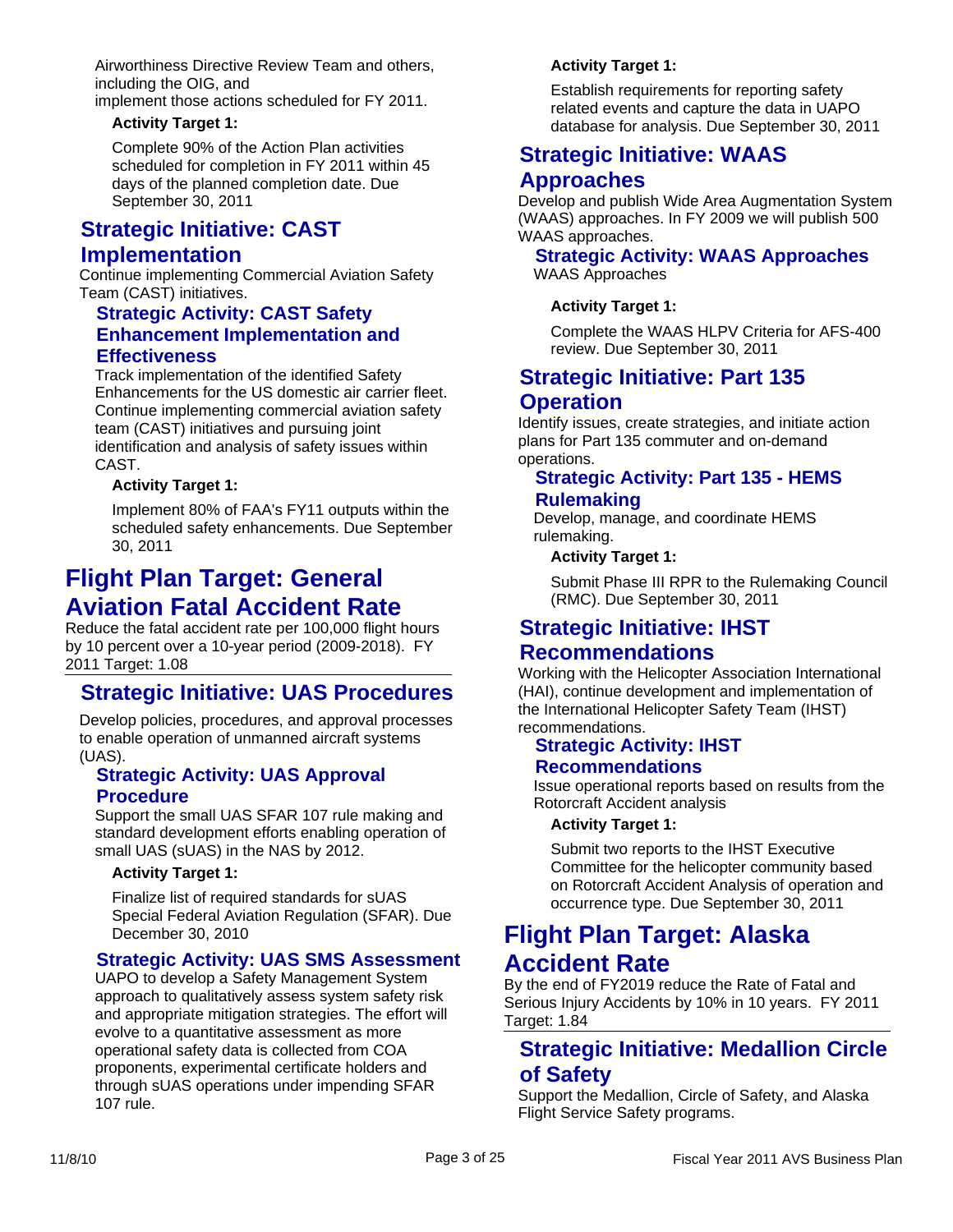## **Strategic Activity: Medallion**

The Medallion Foundation seeks to improve Alaskan aviation safety by developing and implementing voluntary aviation safety standards that exceed regulatory requirements and that are based on accepted

## system safety concepts.

### **Activity Target 1:**

The Federal Aviation Administration and the Medallion Foundation will work with air tour operators in Juneau to integrate the visual cuebased products into their training programs. Due September 30, 2011

## **Strategic Activity: Circle of Safety**

Circle of Safety program educates passengers, contractors of aviation services, and commercial air operators in their

shared responsibility for flight safety.

### **Activity Target 1:**

Conduct an ongoing multimedia advertising campaign to maintain the Circle of Safety message in the public's view. Due March 30, 2011

## **Flight Plan Target: Safety Management System**

Safety Management System -- In FY 2011, integrate Air Traffic Organization, Office of Aviation Safety, and Office of Airports into an interoperable, agency-wide SMS. In FY 2012, implement SMS policy in all appropriate FAA organizations. FY 2011 Target: 3 LOBs

## **Strategic Initiative: Agency-wide SMS**

Develop and implement agency-wide SMS guidance.

## **Strategic Activity: SMS Criteria**

Define criteria in conjunction with ATO, AVS, ARP for an agency-wide implementation of a safety management system.

#### **Activity Target 1:**

Assess and identify other FAA lines of business and/or staff offices that need to implement a safety management system. Due September 30, 2011

## **Strategic Activity: SMS Strategy**

Develop joint strategy for agency-wide SMS implementation.

#### **Activity Target 1:**

Develop draft FAA SMS Implementation Plan. Due September 30, 2011

## **Flight Plan Target: Total Runway Incursions**

By the end of FY 2013, reduce total runway incursions by 10 percent to 909 from the FY 2008 baseline number of 1009. FY 2011 Target: 959

## **Strategic Initiative: National Runway Safety Plan**

Publish a National Runway Safety Plan (NRSP).

## **Strategic Activity: 2% Reduction Goal of the 10% Total RI Target for FY 2011**

Support reduction in Total Runway Incursions by 10% over five year period, by 2013.

### **Activity Target 1:**

Review the prior year's pilot deviations (PDs) and perform analysis on the PDs to build an action plan to address which will describe how AFS will support achieving an additional two percent reduction in PDs during fiscal year 2011 from the fiscal year 2008 baseline. The Action Plan will be provided to AJS within 90-days of the new fiscal year. Due December 31, 2010 **Activity Target 2:**

Monitor, track and report monthly to AJS on the progress of implementing the Action Plan to support achieving the overall target by an additional 2 percent reduction in PDs during FY 2011 from the FY 2008 baseline. Due September 30, 2011

#### **Activity Target 3:**

Review new or focused mandatory reporting program initiated by ATO for PD/RI to determine the need to adjust metrics based on projected spikes in numbers due to newly implemented reporting emphasis. Provide report and recommendations to AJS by the end of the second quarter in fiscal year 2011. Due March 31, 2011

## **Core Business Target: Commercial Fatality Rate**

This is the depository for AVS Core Business under the Commercial Fatality Rate. FY11 Target: AVS will successfully complete 80% of the initiatives within this target.

## **Core Business Initiative: Managing Risk Associated with Crew and Dispatch Fatigue in Commercial Aviation**

Develop a strategic plan for the development of appropriate guidance and regulations to manage the risk associated with crew and dispatch fatigue, and implement those actions scheduled for FY 2011.

#### **Core Activity: Fatigue Risk Management**

Develop industry guidance on new developments in fatigue.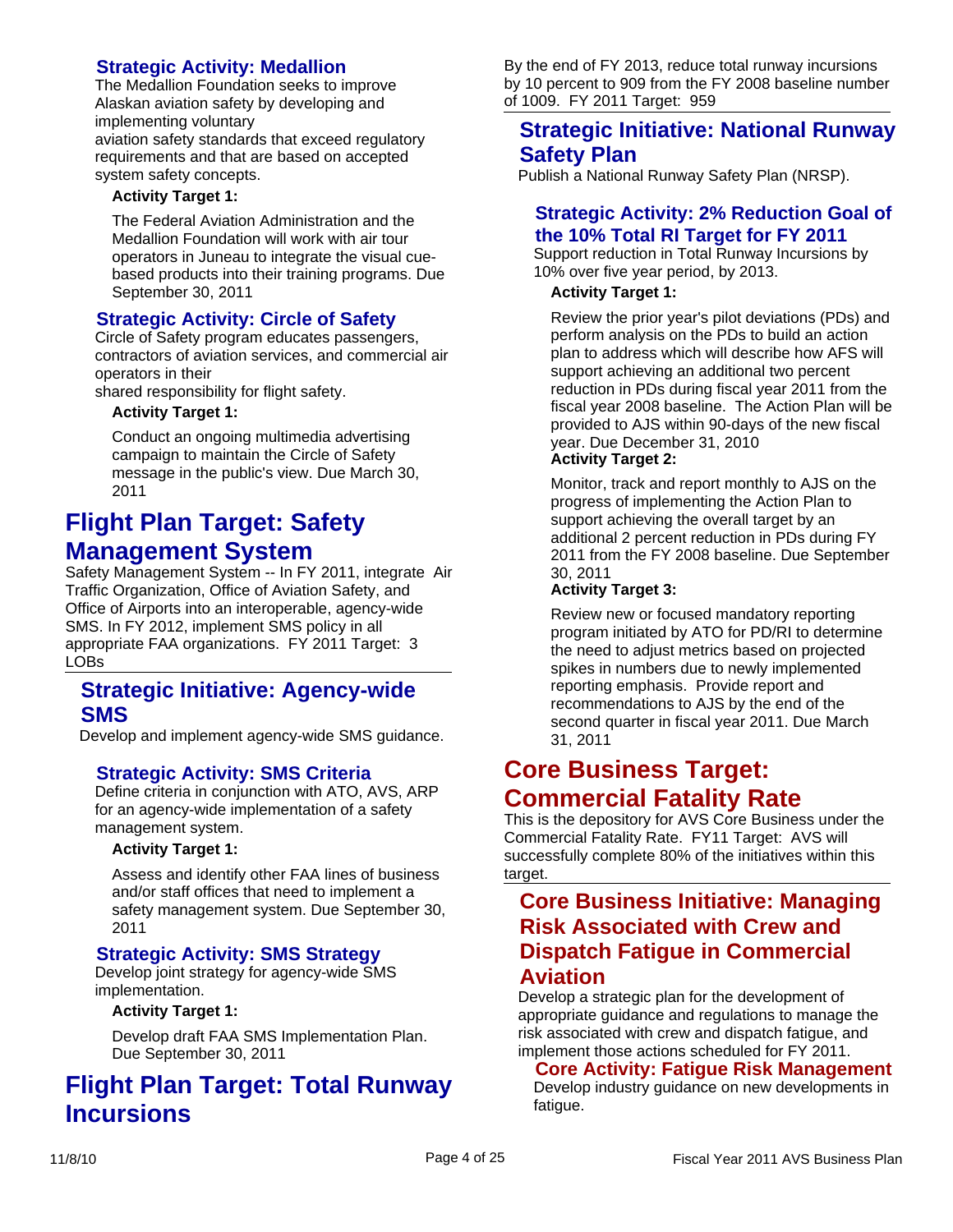### **Activity Target 1:**

Publish information alerting industry of availability of the findings of the CAMI Flight Attendant Fatigue Study. Due September 30, 2011

## **Core Business Initiative: Rulemaking**

Issue all necessary rules in a timely manner.

## **Core Activity: Process Exemptions**

Issue all necessary exemptions in a timely manner.

#### **Activity Target 1:**

With the exception of Petitions for Reconsideration, process 80% of exemption requests received since 6/3/10, within 120 days. Due September 30, 2011 **Activity Target 2:**

Grant, deny, or close out 90% of remaining petitions for exemption received through FY2010. Due September 30, 2011

## **Activity Target 3:**

Develop an automated Dashboard tool that will graphically depict status of individual S/O progress in meeting these metrics. Due September 30, 2011 **Activity Target 4:**

Roll out first offerings of exemptions training to S/O staff responsible for analyzing petitions for exemption. Due December 30, 2010

## **Core Business Initiative: Systems Audit**

Ensure continuous operational safety of the NAS by providing safety surveillance and oversight of the Air Traffic Organization.

## **Core Activity: Audits at ATC facilities**

Conduct systems audits involving 15% of ATC facilities.

#### **Activity Target 1:**

Conduct risk-based audits of 50 ATC facilities. Due September 30, 2011

#### **Core Activity: Audits of Technical Operations Facilities**

Conduct system audits involving 15% of ATO facilities.

#### **Activity Target 1:**

Conduct risk based audits of 10 Technical Operations ATO facilities. Due September 30, 2011

## **Core Business Initiative: Safety Surveillance, Oversight, Audits and Evaluations - Continued Operational Safety**

Conduct all necessary surveillance, inspections, audits, and evaluations to ensure that people, equipment, and organizations using the NAS meet minimum safety requirements.

## **Core Activity: National Flight Standards Work Program Guidelines**

Report on the completion of the National Flight Standards Work Program Guidelines (NPG) required inspection items (R-items) and continually improve the NPG as a component of a comprehensive system safety strategy.

#### **Activity Target 1:**

Regions will complete 98% of all National Flight Standards Work Program Guidelines (NPG) required inspection items (R-items) for FY2011. Due September 30, 2011

## **Core Activity: Alcohol and Drug Testing**

Conduct all necessary surveillance and inspections and all necessary audits and evaluations to ensure that people, equipment, and organizations using the NAS meet minimum safety requirements.

#### **Activity Target 1:**

Aviation industry random testing of safetysensitive employees should result in no more than one percent (1%) positives for drugs and no more than one half of a percent (.5%) violations for alcohol. (AAM-800) Due September 30, 2011 **Activity Target 2:**

Schedule and inspect a minimum of 1650 regulated aviation industry drug and alcohol testing programs for compliance with 14 CFR Part 120 and 49 CFR Part 40. Due September 30, 2011

## **Core Business Initiative: Certification - Commercial**

Issue initial certificates indicating safety standards have been met.

## **Core Activity: Issue Initial Medical Certificates**

Issue initial certificates in a timely manner indicating safety standards have been met.

#### **Activity Target 1:**

AMCD will sustain a rolling average CAMI Processing Time of 30 days or less for all priority aerospace medical certificates. (AAM-300) Due September 30, 2011

#### **Activity Target 2:**

AMCD will sustain a 10% or less abandoned calls rate of calls offered. Due September 30, 2011

## **Core Business Initiative: Education and Training - AAM**

Conduct necessary safety-related education and training.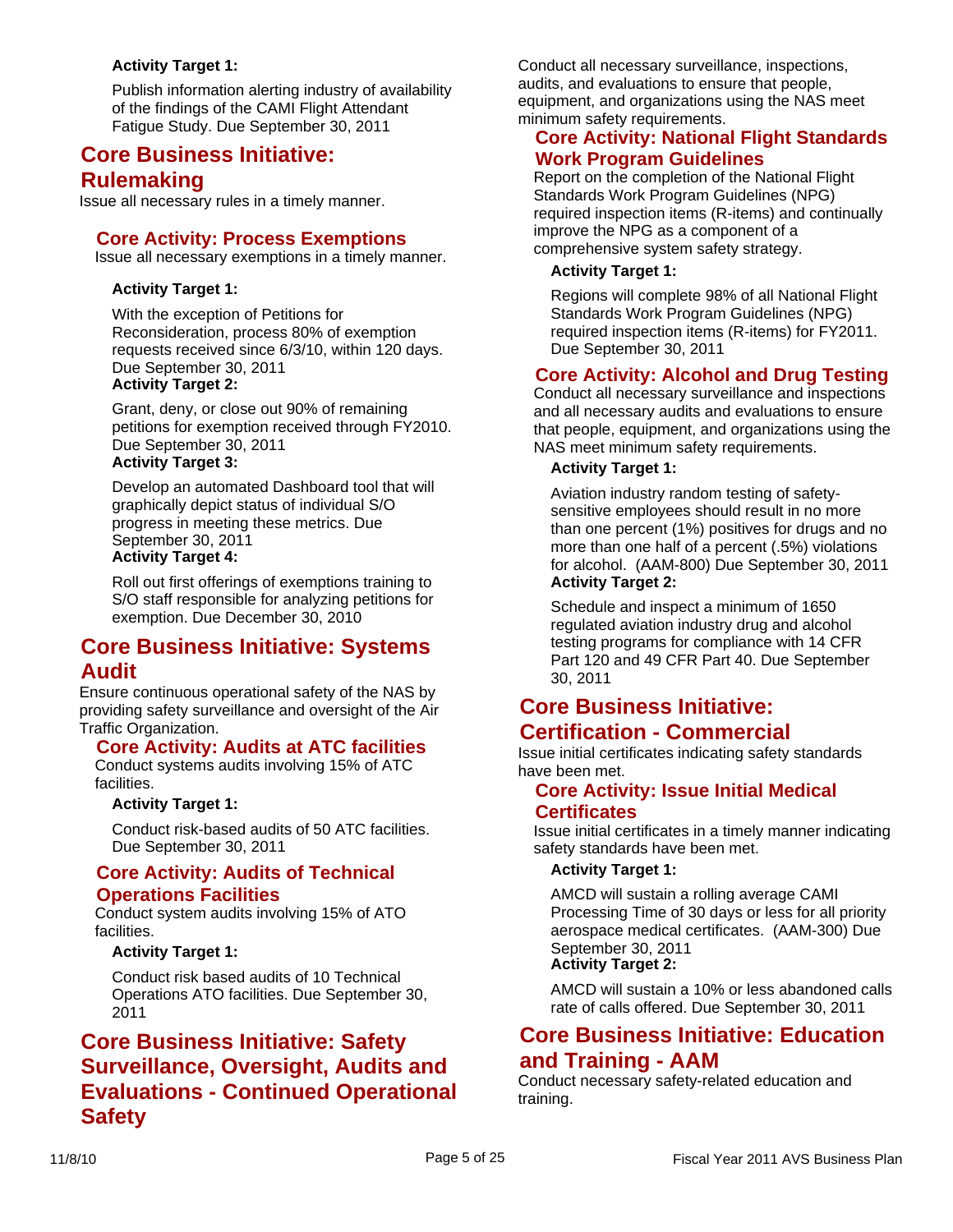## **Core Activity: Aeromedical Safety Training**

Conduct necessary safety-related education and training.

## **Activity Target 1:**

Provide aeromedical safety training to at least 2,200 commercial plots/flight crewmembers. (AAM-400) Due September 30, 2011

## **Core Business Initiative: Guidance and Procedures Documents**

Issue all appropriate guidance and approved procedures documents that provide techniques and methods to comply with rules. (Examples can include FAA Orders and Notices, Advisory Circulars, Handbooks, Job Guides, Papers/Certification Plans, Procedural Guidance Letters, Medical Guidance Letters, and Flight Inspection Policy.)

## **Core Activity: Special Testing**

Guidance and procedures for special testing

## **Activity Target 1:**

Each region shall conduct three random drug and alcohol special testing events (blitz, holiday, offhour, and weekend) per quarter based on a monthly random selection for their regional jurisdiction. The approach ensures effective sampling for all regions. Due September 30, 2011

## **Activity Target 2:**

Each region will conduct a minimum of four onsite training events per quarter for site coordinators, for a total of 128 training sessions. The Aeronautical Center, Alaska, and Headquarters do not have site coordinators and are not included in this requirement. Due September 30, 2011

## **Core Business Initiative: Aerospace Medicine Research**

Conduct research and development to investigate new methods, processes, and materials that can increase safety.

## **Core Activity: Aerospace Medicine Research**

Conduct research and development to investigate new methods, processes and materials that can increase safety.

#### **Activity Target 1:**

Postmortem distribution of citalopram, a selective serotonin reuptake inhibitor (SSRI), from aviation accident fatalities. Draft report to sponsor AAM. (AAM-610) Due September 1, 2011 **Activity Target 2:**

Examine the prevalence of impairing medication and ethanol found in fatally injured pilots involved in homebuilt aircraft accidents. Draft report to sponsor AAM. Due September 1, 2011

## **Activity Target 3:**

Mathematical prediction of emergency evacuation performance - evaluate airport based evacuation assistive devices and their effect on emergency evacuation performance, in support of Airport Fire Fighter Research Group (Airport TCRG). Draft report to sponsor AAM. Due September 1, 2011

## **Core Business Initiative: Human Factors Research**

Continue research and development of tools necessary for implementation of effective fatigue risk management program. Examine potential interventions at each level of business (e.g. frontline, mid-level, and senior management)

## **Core Activity: Air Traffic Selection and Training (AT-SAT) Test Battery**

Develop a research database to support personnel selection, to include the longitudinal validation of the Air Traffic Selection and Training (AT-SAT) test battery.

#### **Activity Target 1:**

Develop syntax for merging disparate sources of data using available unique identifiers. Begin validation of merged data, excluding data for which no unique identifier is available. Due September 30, 2011

## **Core Activity: Fatigue Risk Management Program**

Continue research and development of tools necessary for implementation of effective fatigue risk management program. Examine potential interventions at each level of business (e.g. frontline, mid-level, and senior management).

#### **Activity Target 1:**

Complete an operational handbook that outlines how to implement an FRMS in maintenance operations. The handbook will include access to existing FRMS tools and metrics for evaluation. Due September 30, 2011

## **Core Business Initiative: Data Gathering Programs**

Ensure effective management and analysis of datagathering programs.

## **Core Activity: Data Gathering Programs**

Ensure effective management and analysis of datagathering programs.

#### **Activity Target 1:**

AVP will develop targets. Due September 30, 2011

## **Core Business Initiative: Accident Investigation Process**

Integrate process for collecting/analyzing and disseminating information related to high visibility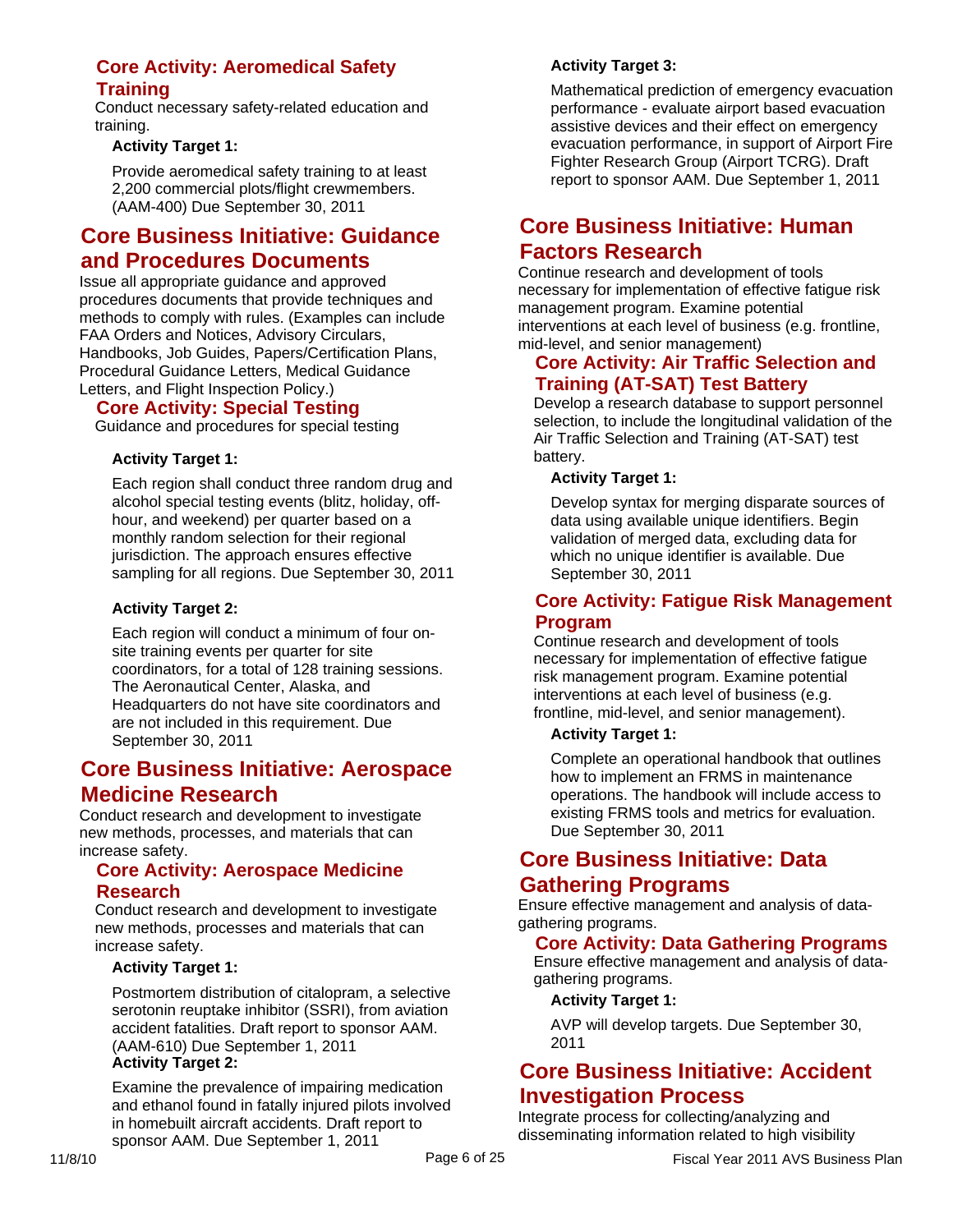## **Core Activity: Integrated Accident Investigation Process**

Document an integrated FAA process for information dissemination for major accidents.

### **Activity Target 1:**

Revise the existing AVP Accident Investigation process to include specific actions to provide briefings to affected LOBs, Services, and Offices. Due December 31, 2010 **Activity Target 2:**

Provide one quarterly briefing on open, significant accident investigations to the AVSMT. Due September 30, 2011

## **Core Business Initiative: MIMT Strategic Objectives**

This effort involves AIR's action to conduct one MIDO/FSDO Standardization Workshop in each Directorate.

## **Core Activity: MIMT Strategic Objective**

Efforts to conduct one MIDO/FSDO Standardization Workshop in each Directorate.

#### **Activity Target 1:**

Conduct one MIDO/FSDO production and airworthiness policy workshop in each Directorate to standardize policy application by September 15, 2011. Due September 15, 2011

## **Core Business Initiative: FAA Safety Recommendation Responses**

Work within FAA to coordinate and prepare responses for FAA safety recommendations.

## **Core Activity: Work Within FAA to Coordinate and Prepare Responses for FAA Safety Recommendations**

Coordinate with other lines of business the responses necessary for FAA safety recommendations.

#### **Activity Target 1:**

Provide, within 90 days, initial responses for 80% of FAA safety recommendations received during FY2011. Due September 30, 2011 **Activity Target 2:**

Respond to the 245 outstanding recommendations that have not received an initial 90-day response. Due September 30, 2011 **Activity Target 3:**

Close 35 Safety Recommendations received prior to CY2003. Due September 30, 2011

## **Core Business Initiative: Time and Motion Study**

AFS Inspector Time and Motion Study.

## **Core Activity: Time and Motion Study**

AFS Inspector Time and Motion Study.

## **Activity Target 1:**

Final Time and Motion study completed by Booz Allen Hamilton. Due March 31, 2011

## **Core Business Target: General Aviation Fatal Accidents**

This is the depository for AVS Core Business under General Aviation Fatal Accidents.

Target: FY11 Target: AVS will successfully complete 80% of the initiatives within this target.

## **Core Business Initiative: Safety Related Education and Training**

Conduct necessary safety-related education and training.

## **Core Activity: General Aviation Education and Training**

Conduct necessary safety-related education and training.

#### **Activity Target 1:**

Provide aeromedical safety training to at least 2,200 general aviation pilots. Due September 30, 2011

## **Core Business Initiative: GA Joint Steering Committee Implementation**

Continue implementing General Aviation Joint Steering Committee initiatives. This is a copy of 11S2R Flight Plan Initiative. This was moved to core in FY 2011.

## **Core Activity: Reduce General Aviation Fatalities: Experimental Amateur-Built Aircraft**

Support the objective of reducing the general aviation accident rate by focusing on flight standardizations for certification, fleet characteristics, and provide recommendations for revisions to training and operations guidance.

#### **Activity Target 1:**

AFS-800 will complete disposition of comments of the draft recommendations document from the Amateur-Built Aircraft Flight Standardization Board. This document will then be placed into formal coordination. Due January 31, 2011 **Activity Target 2:**

Conduct one educational awareness safety event in each region for Experimental Aircraft Association (EAA) chapter members. Due April 30, 2011

## **Activity Target 3:**

Conduct at least two summit meetings with industry, including manufacturers, plus appropriate representative organizations (type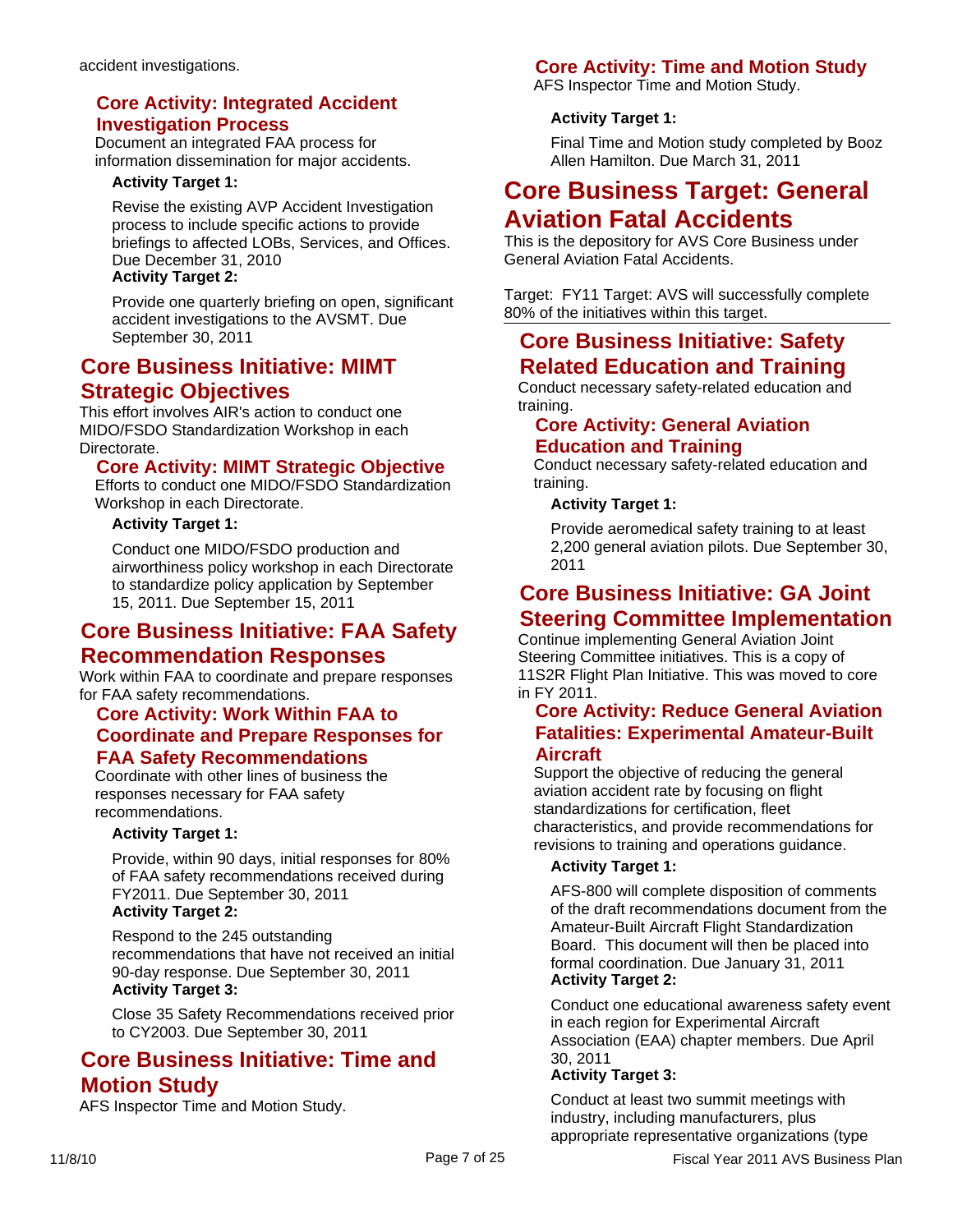clubs), which may include insurance providers, to map out interventions that are incentive driven. Due August 31, 2011

## **Core Activity: Certified Flight Instructor (CFI) Forums**

Lead FAA efforts in general aviation safety outreach and education through direction of the FAA Safety Team (FAASTeam).

### **Activity Target 1:**

Conduct or participate in at least two Certified Flight Instructor (CFI) Forums with a focus on transformation strategies, including training. Due June 30, 2011

## **Core Business Initiative: Acceptable Risk - GA Special A/W Certificates**

This initiative will identify the striation of acceptable risk within a portion of general aviation, as established by the standards and the FAA's policies in applying those standards.

## **Core Activity: Acceptable Risk - GA Special A/W Certificates**

Focus on general aviation aircraft operating in the National Airspace System with a special airworthiness certificate. This encompasses all general aviation aircraft and operations not involving type-certificated aircraft operating under a standard airworthiness certificate.

#### **Activity Target 1:**

Submit to AIR-1 a report documenting the stratification of acceptable risk across the spectrum of general aviation aircraft operating with special airworthiness certificates by July 29, 2011. Due July 29, 2011

## **Core Business Target: Delegation**

Management of FAA's critically important Designee program includes the advancement of innovative delegation programs and overseeing of FAA approved designees as they conduct inspections and certifications of people, equipment, and organizations.

## **Core Business Initiative: Oversee Designees**

Oversee FAA approved designees as they conduct inspections and certifications of people, equipment, and organizations.

## **Core Activity: Oversee Designees**

Oversee FAA-approved designees as they conduct inspections and certifications of people, equipment, and organizations.

#### **Activity Target 1:**

Release draft service-specific polices for comment for Designees for AFS, AIR, and AAM based on the consolidated efforts of the Designee Steering Group. Due September 30,

2011

## **Core Activity: AME Training**

Oversee FAA-approved designees as they conduct inspections and certifications of people, equipment, and organizations.

#### **Activity Target 1:**

1,000 Aviation Medical Examiners (AMEs) will receive mandatory refresher training. Due September 30, 2011

## **Core Business Initiative: Organizational Delegation Systems**

Advance innovative delegation/certification system concepts, including transitioning to the new Organization Designation Authorization (ODA) program and further developing the Certificated Design Organization (CDO) program.

## **Core Activity: Order 8100.15A Organization Designation Authorization Procedures**

Issue Order 8100.15A "Organization Designation Authorization Procedures", by incorporating ICA delegation and new AFS ODA programs by April 29, 2011.

#### **Activity Target 1:**

Issue Order 8100.15A "Organization Designation Authorization Procedures", by incorporating ICA delegation and new AFS ODA programs by April 29, 2011. Due April 29, 2011

## **Core Business Target: AVS Service/Office Core Business -**

## **Safety**

This is the repository for AVS every day core business which is carried below core in Business Plan Builder.

## **Core Business Initiative: AVS Service/Office Core Business - Safety**

This is the repository for AVS every day core business which is carried below Core in Business Plan Builder.

## **Core Activity: AFS Core Business - Safety**

This is the repository for AFS every day business conducted below AVS Core in Business Plan Builder.

#### **Activity Target 1:**

This is the repository for AFS every day business conducted below AVS Core in Business Plan Builder. Due September 30, 2011

## **Core Activity: AVP - Core Business**

This is the repository for AVP every day business conducted below AVS Core in Business Plan Builder.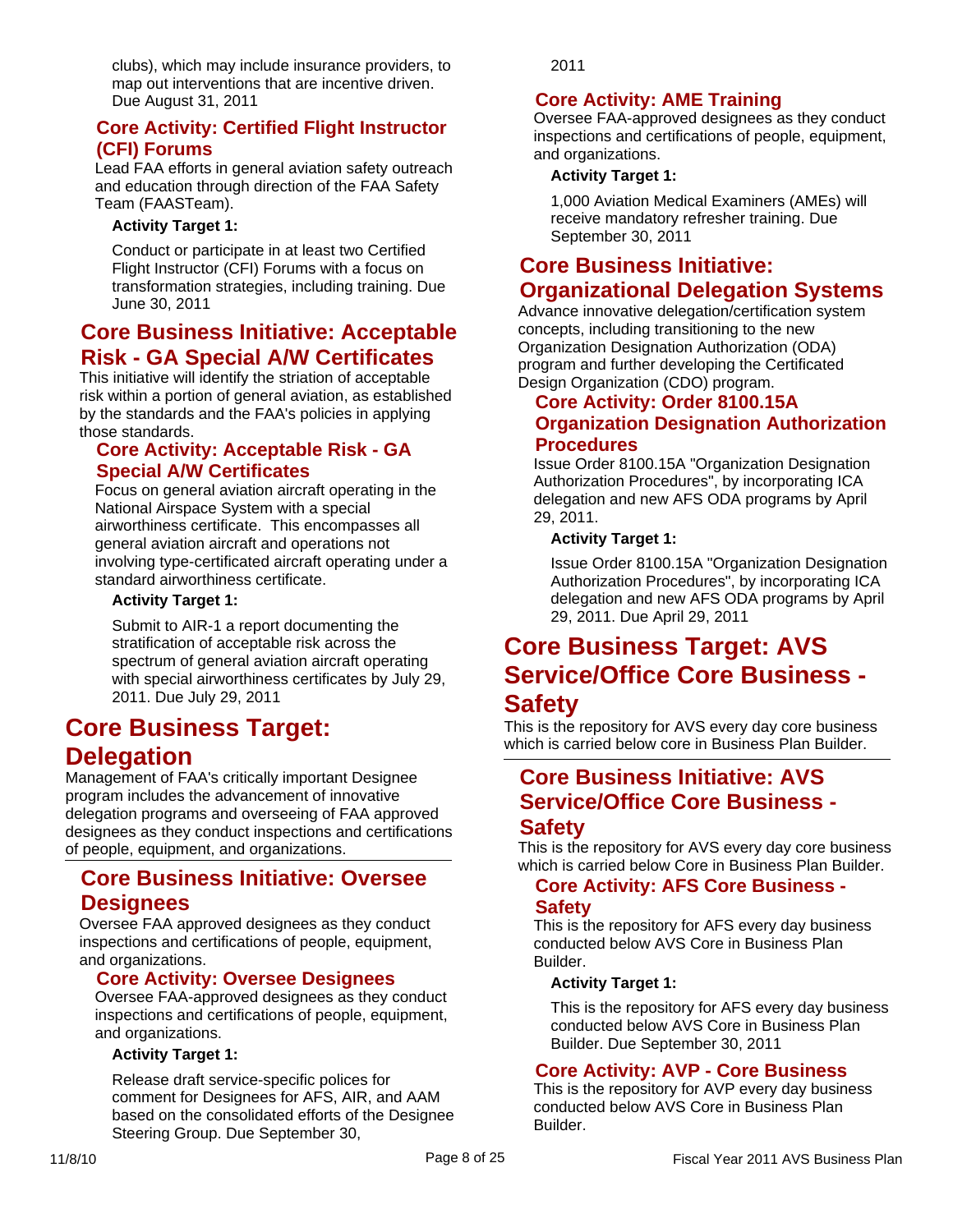### **Activity Target 1:**

This is the repository for AVP every day business conducted below AVS Core in Business Plan Builder. Due September 30, 2011

## **Core Activity: AAM Core Business - Safety**

This is the repository for AAM every day business conducted below AVS Core in Business Plan Builder.

### **Activity Target 1:**

This is the repository for AAM every day business conducted below AVS Core in Business Plan Builder. Due September 30, 2011

### **Core Activity: AIR Core Business - Safety**

This is the repository for AIR every day business conducted below AVS Core in Business Plan Builder.

#### **Activity Target 1:**

This is the repository for AIR every day business conducted below AVS Core in Business Plan Builder. Due September 30, 2011

#### **Core Activity: AOV Core Business - Safety**

This is the repository for AOV every day business conducted below AVS Core in Business Plan Builder.

### **Activity Target 1:**

This is the repository for AOV every day business conducted below AVS Core in Business Plan Builder. Due September 30, 2011

## **Core Activity: ARM Core Business - Safety**

This is the repository for ARM every day business conducted below AVS Core in Business Plan Builder.

#### **Activity Target 1:**

This is the repository for ARM every day business conducted below AVS Core in Business Plan Builder. Due September 30, 2011

## **Core Business Target: AVS Core Safety Management Systems**

In FY 2011, integrate Air Traffic Organization, Office of Aviation Safety, and Office of Airports into an interoperability, agency-wide SMS. In FY 2012, implement SMS policy in all appropriate FAA organizations.

## **Core Business Initiative: Safety Regulation and Certification SMS**

Design and implement SMS for safety regulation and certification.

## **Core Activity: Safety Risk Management Process**

AVP participation in the Safety Risk Management Process.

### **Activity Target 1:**

Each applicable AVS Service and Office (AAM, AFS, AIR, AOV, and AVP) will identify one current or existing project or policy (rulemaking, Advisory Circular, etc.) to apply the AVS SRM process against. Due December 10, 2010 **Activity Target 2:**

Each applicable AVS Service and Office (AAM, AFS, AIR, AOV and AVP) will apply the AVS SRM process to one current or existing project or policy (rulemaking, Advisory Circular, etc.) and document the safety risk analysis and decisions that were identified. Due September 30, 2011

## **Core Activity: SMS Management Board Review Group**

Establishment of an AVS SMS Management Board and AVS SMS Review Group.

### **Activity Target 1:**

Establish the AVS SMS Management Board (AVSMT) and designate members of the AVS SMS Review Group. Due January 31, 2011 **Activity Target 2:**

Develop a charter for the AVS SMS Management Board and the AVS SMS Review Group. Due February 28, 2011

## **Core Activity: SMS Training**

Training for AVS employees.

#### **Activity Target 1:**

Provide the AVS Management Team the AVS SMS training. Due January 31, 2011 **Activity Target 2:**

Finalize and roll out the AVS SMS eLMS training. Due March 31, 2011 **Activity Target 3:**

All AVS Services/Offices will ensure completion of AVS SMS training for all Front Line managers. Due September 30, 2011

#### **Core Activity: SMS Implementation Joint Strategy**

Develop a joint strategy for AVS-wide SMS implementation.

#### **Activity Target 1:**

All AVS Services/Offices will provide a draft SMS Implementation Plan specific to their Service/Office for incorporation into the AVS SMS Implementation Plan. (AAM, AFS, AIR, AOV, ARM, AQS, AVP) Due June 30, 2011 **Activity Target 2:**

#### Develop a draft AVS SMS Implementation Plan. Due August 31, 2011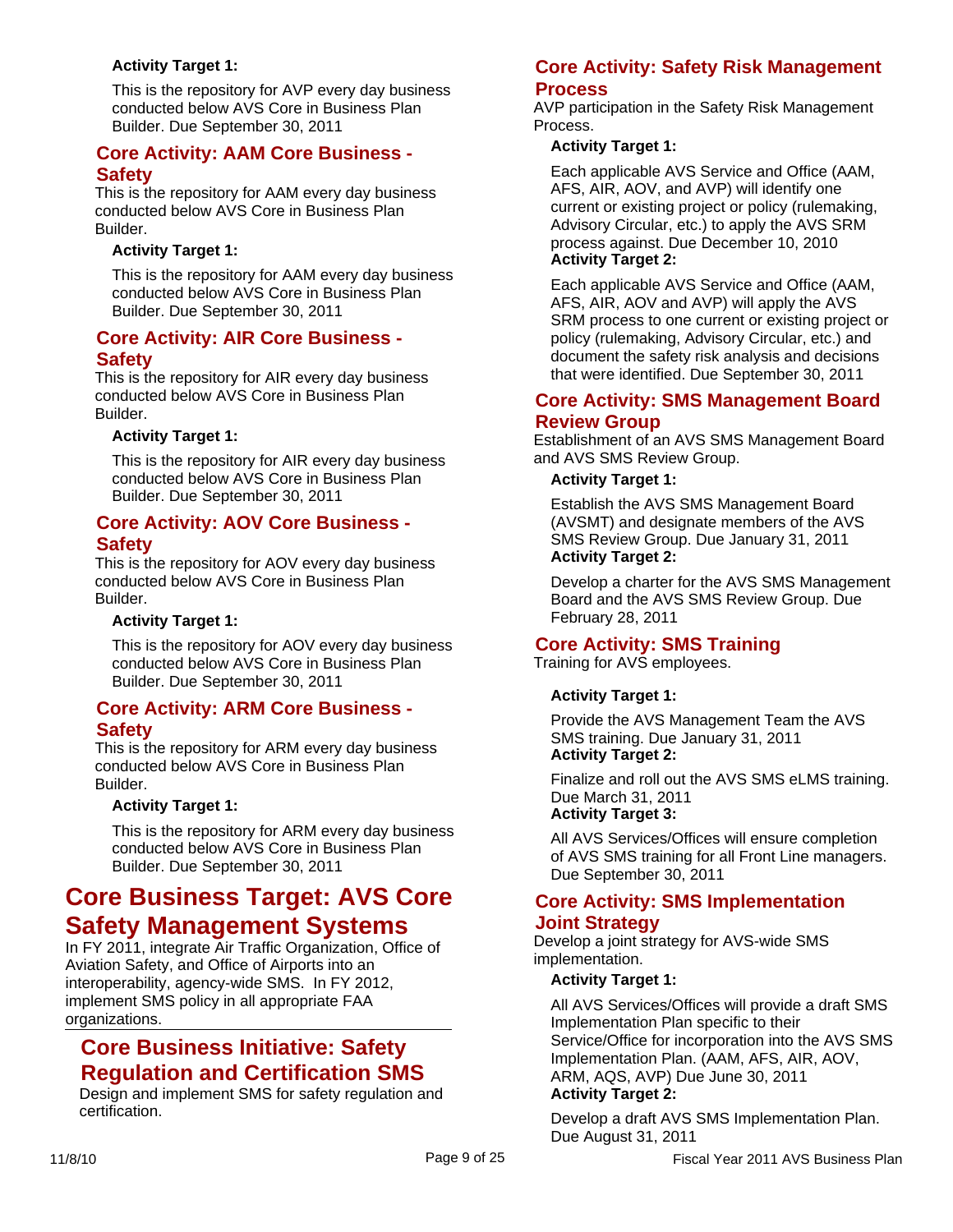## **Core Business Initiative: Manufacturer SMS**

This effort involves AIR's action with Phase I of the Manufacturer's SMS Prototype.

## **Core Activity: Manufacture SMS**

Efforts to conduct Phase I of the Manufacturer's SMS Prototype.

#### **Activity Target 1:**

Complete MSMS pilot project initial familiarization and initial gap analysis with Pratt & Whitney, Honeywell and PS Engineering by September 15, 2011. Due September 15, 2011

## **Core Business Target: AVS Core Alaska Accident Rate**

By the end of FY2019 reduce the Rate of Fatal and Serious Injury Accidents by 10% in 10 years. FY 2011 Target: 1.84

## **Core Business Initiative: Fatal and Serious Injury Accidents**

Initiatives to reduce the fatal and serious injury accidents in Alaska

## **Core Activity: The Fatal and Serious Injury Accidents Work Group**

A fatal and serious injury work group including the Medallion Foundation and other industry groups, finalized a report in FY2010 with recommendations to reduce the risk of Fatal and Serious Injuries in Alaska.

#### **Activity Target 1:**

Form an AVS/Industry Fatal and Serious Injury(FSI)Team, comprised of internal and external stakeholders. The intent of this team is to evaluate the findings and feasibility of the recommendations contained in the Alaska FSI report. Due January 31, 2011 **Activity Target 2:**

The AVS/Industry FSI team will identify which Alaska FSI report recommendations are feasible and can be implemented in FY2011. This team will also identify which safety stakeholder(s) are responsible for implementation. Due March 31, 2011

## **Greater Capacity**

AVS plays an important supporting role in this area. The Air Traffic Organization has the lead role for this goal area.

AVS's business plan has a limited number of discrete activities in support of initiatives under one of the four objectives in the Flight Plan:

Flight Plan Initiatives:

RNAV Routes, SIDs and STARs Environmental Management Systems

## **Flight Plan Target: Average Daily Airport Capacity (35 OEP Airports)**

Achieve an average daily airport capacity for the 35 OEP airports of 103,068 arrivals and departures per day by FY 2011 and maintain through FY 2013. FY 2011 Target: 103,068

## **Strategic Initiative: Arrival and Departure Rates**

Conduct research to improve safety and increase throughput using wake turbulence monitoring, operational procedures, and controller tools.

## **Strategic Activity: Wake Turbulence Enhancement of Arrivals/Departures - Support**

In FY2011, AFS will support the initiative by participating in the research and in the development of the tools needed to assess the wake encounter risks of the enhanced wake mitigation separation standards, procedures and processes and ensure consideration of this initiative's research activities with their Closely Spaced Parallel runway Operations (CSPO) activities. AFS will identify opportunities where development of independent arrival solutions for Closely Spaced Parallel Runways (CSPRs) may build upon the research findings and safety assessment methods applied to this initiative's activities.

## **Activity Target 1:**

Identify and evaluate findings from the Wake Turbulence Enhancement of Arrivals/Departures research initiative which have the potential to provide CSPO independent applications. Due August 31, 2011

#### **Activity Target 2:**

Review and provide comments on design requirements for a tool and / or algorithm(s) to screen aircraft flight data recorder data to identify potential wake vortex encounter events for further analysis. Due August 31, 2011

## **Strategic Initiative: NextGen**

Expand FAA's NextGen Implementation Plan to incorporate critical path decisions and milestones necessary to accomplish the Mid-Term commitments.

## **Strategic Activity: AVS Input to FAA NextGen Implementation Plan**

Publish the Next Generation Implementation Plan reflecting the agency and aviation community priorities.

#### **Activity Target 1:**

Collaborate, review and comment on draft 1 NextGen Implementation Plan. Due December 15, 2010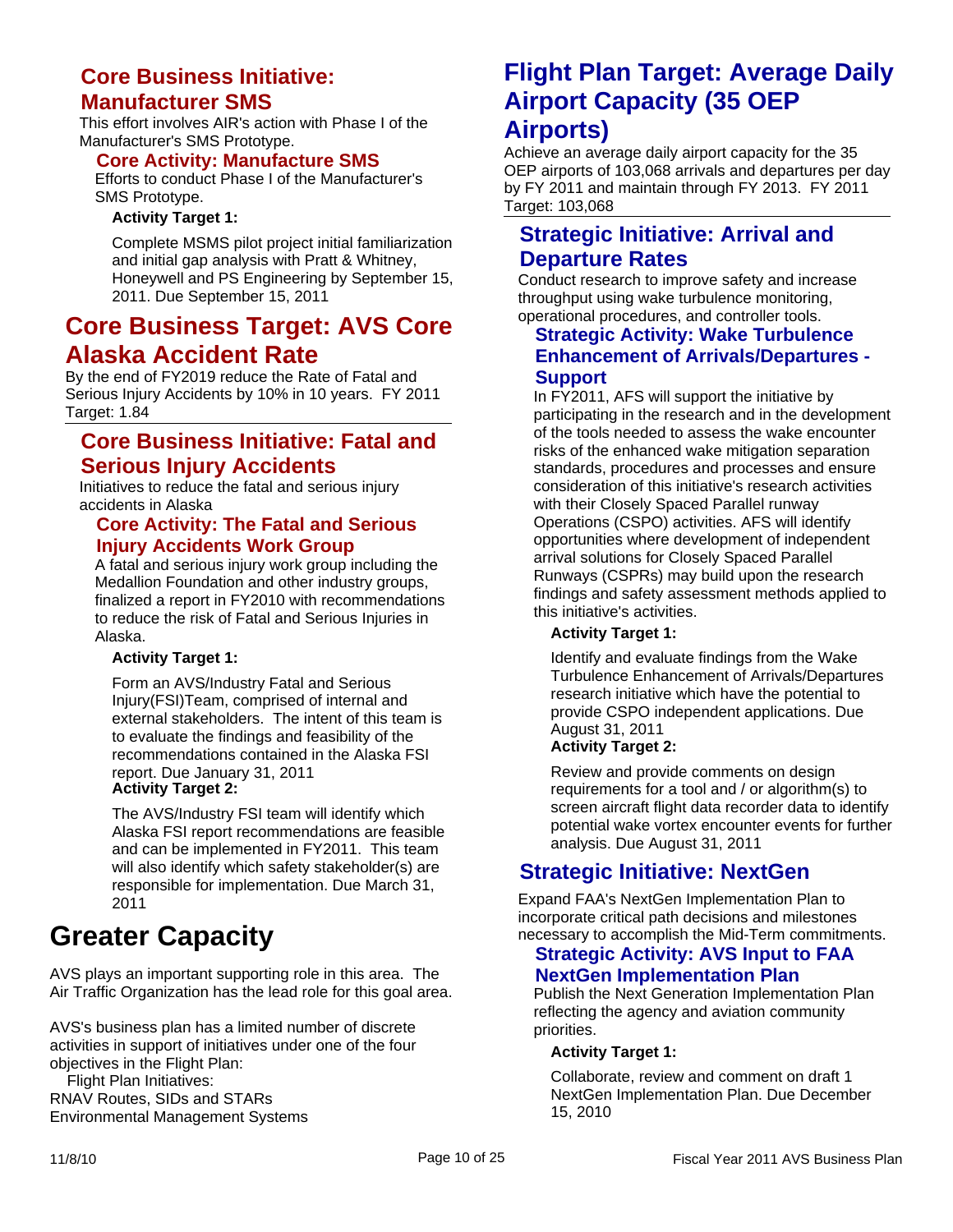## **Activity Target 2:**

Collaborate, review, comment, and resolve comments on draft 2 NextGen Implementation Plan. Due February 7, 2011 **Activity Target 3:**

Publish NextGen Implementation Plan on FAA website thirty days after the President's budget submission. Due March 14, 2011

## **Flight Plan Target: Airport Average Daily Capacity (7 Metro Areas)**

Achieve an average daily airport capacity for the 7 Metro areas of 39,484 arrivals and departures per day by FY 2009, and maintain through FY 2013. FY 2011 Target: 39,484

## **Strategic Initiative: NY Operational Initiatives**

As identified with industry stakeholders, continue implementing operational initiatives at the New York Metropolitan airports.

## **Strategic Activity: New York Operational Initiatives - Stakeholder Support & Communication**

Working with NYAPIO, ensure all stakeholders are clear on the expectations of each delay reduction initiative. Gain formal agreement from FAA and industry stakeholders on expectations for all new delay reduction initiatives expected to commence in 2011.

#### **Activity Target 1:**

Provide AVS support to NYAPIO via a Matrix team representative to assist in development of stakeholder scope agreements. Due September 30, 2011

#### **Activity Target 2:**

Participate in a minimum of 2 stakeholder meetings to ensure clarity on the Delay Reduction Activities for 2011. First meeting will be held not later than March 31, 2011 Due September 30, 2011

## **Flight Plan Target: Noise Exposure**

Reduce the number of people exposed to significant noise by 4 percent compounded annually through FY 2013 from the calendar year 2005. FY 2011 Target: - 19.28%

## **Strategic Initiative: Environmental Management Systems**

Implement Environmental Management Systems to ensure that FAA operations protect the environment, meet statutory and regulatory environmental requirements, and improve reliability and cost

effectiveness.

## **Strategic Activity: Environmental Management Systems (EMS)**

AVS Support for EMS

## **Activity Target 1:**

Conduct internal EMS audits and management review and report status to AEE. Due August 31, 2011

## **Flight Plan Target: Aviation Fuel Efficiency**

Improve aviation fuel efficiency by 2 percent per year, through FY 2015, as measured by the calendar year 2010 fuel burned per revenue mile flown, relative to the calendar year 2000 baseline. The FY 2011 Target: -9%

## **Strategic Initiative: Gasoline Fuel Standard**

Continue working with the general aviation community to test, adopt, and certify a new gasoline fuel standard.

## **Strategic Activity: R&D Renewable Jet Bio-fuels**

Identify R&D tasks to be performed in subsequent years under the assumption that FAA funding will continue beyond FY 2011. F&D tasks will be defined to support the General Aviation industry initiative to introduce unleaded aviation gasoline.

## **Activity Target 1:**

Submit Revised ASTM international aviation fuel specification for synthetic fuels (D7566) to incorporate hydroprocessed renewable jet (HRJ) bio-fuels. Due September 30, 2011

## **Core Business Target: Safety and Operations Integration**

Complete all activities associated with the O'Hare Modernization Program (OMP) resulting in a 67% reduction in area delays by 2015. Finalize Fort Lauderdale (FLL) Airport Runway Template Action Plan (RTAP) schedule for FLL runway extension and support Compact of Free Association, U.S. Public Law 99-239 to ensure that 6 airports within the Compact countries are compliant with FAA FAR Part 139 and ICAO Standards for emergency readiness.

## **Core Business Initiative: Core Airports Runway Commitment**

Ensure that runway capability commitments are established in partnership with stakeholders.

## **Core Activity: Commission Runways**

Provide AVS support to ARP, ATO and ARC to ensure that the runway template action plan (RTAP) schedules, milestones, and completion dates for commissioning new NextGen runway/extensions are met. AVS support is needed for items such as

11/8/10 **Page 11 of 25** Fiscal Year 2011 AVS Business Plan **Propose 2011** AVS Business Plan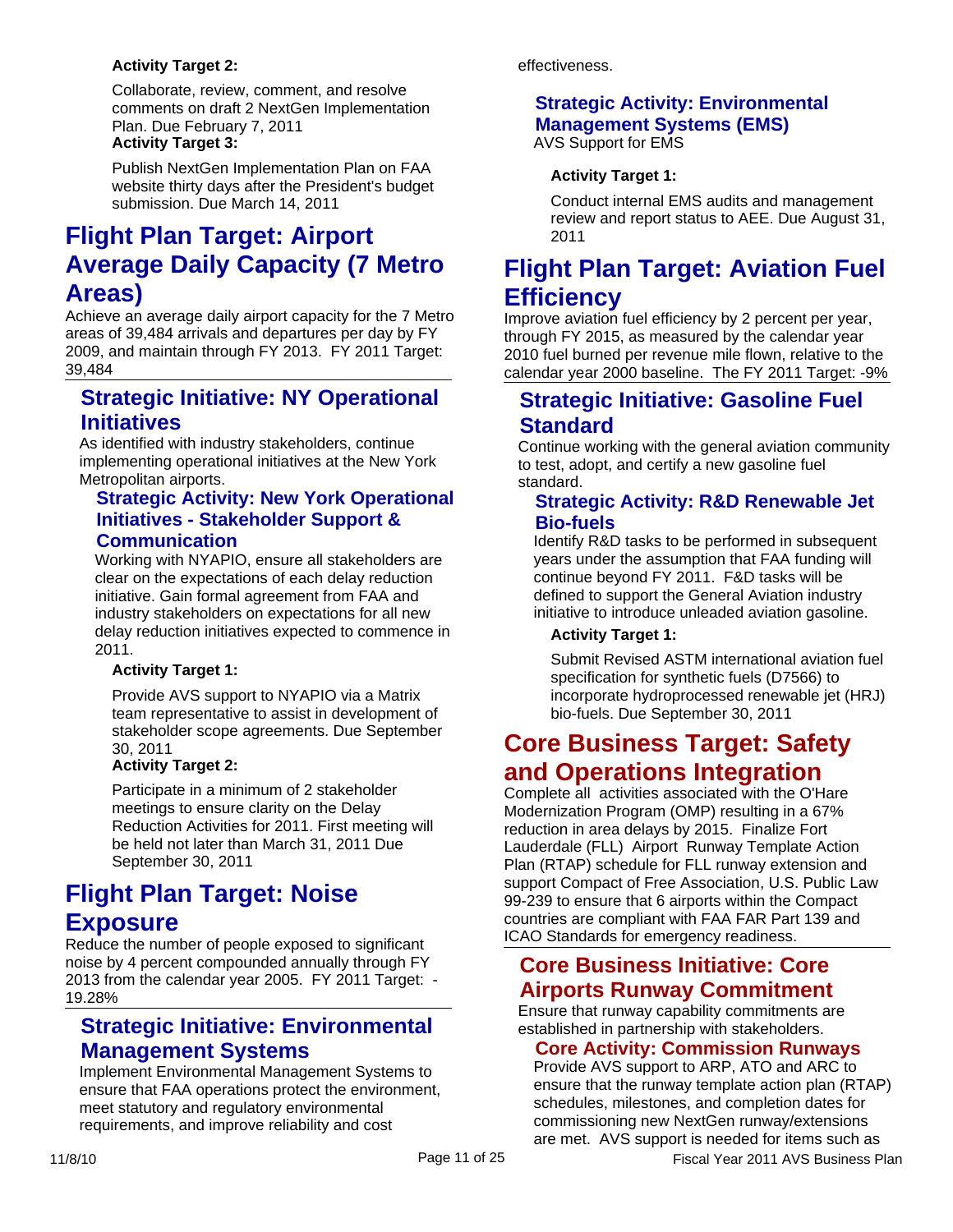review and approval of activities related to SMGCS and instrument procedures.

### **Activity Target 1:**

Participate at Core Airport Runway Template Action Plan (RTAP) meetings to support full operational capabilty for Chicago O'Hare international runway 102/28C. Support review and approve activities related to SMGCS and instrument procedures. Due September 30, 2011

## **Core Business Initiative: Agency Flight Operations Guidance**

Using the cross-organizational Airport Obstructions Committee (AOSC), develop recommended standards and action plans for runway procedures such as endaround taxiways, and establish data bases and data collection tools to improve airport flight operations, while maintaining an optimal balance among safety, capacity, and efficiency considerations.

## **Core Activity: Airport Obstruction Standards Committee**

Using the cross-organizational Airport Obstruction Committee (AOSC) develop recommended standards and action plans for runway procedures and other initiatives identified by AOSC Steering Committee, while maintaining an optimum balance among safety capacity and efficiency considerations.

## **Activity Target 1:**

Participate at each AOSC Working Group and Steering Group meeting and provide continued technical support (e.g. TERPS Analysis and Human Factors) for End-Around Taxiway and other TERPS related issues. Meetings are held at a minimum once per quarter. Provide end of year status report. Due September 30, 2011 **Activity Target 2:**

Provide first quarter update on the status of assigned action item associated with the projects listed in target 1. Due January 31, 2011 **Activity Target 3:**

Provide second quarter update on the status of assigned action item associated with the projects listed in target 1. Due April 30, 2011 **Activity Target 4:**

Provide third quarter update on status of assigned action items associated with the projects listed in target 1 Due July 31, 2011

## **Core Business Target: NextGen System Development**

Implement key projects that have broad applicability across the solution sets and to NextGen overall.Such projects include work in support of safety management systems, environment and energy management systems, as well as human factors research and testing and computer modeling aimed at validating operational

concepts.

## **Core Business Initiative: G7M.02-01 SD - Systems Safety Mgmt Transformation**

This program provides research leading to a comprehensive and proactive approach to aviation safety in conjunction with implementation of NextGen capacity and efficiency capabilities. The implementation of these capabilities will require changes in the process of safety management, the definition and implementation of risk management systems, and management of the overall transformation process to ensure that safety is not only maintained but improved.

## **Core Activity: Aviation Safety Information Analysis and Sharing (ASIAS)**

The research will continue to develop ASIAS capabilities to include enhancements that build upon and extend existing capabilities for managing and processing aviation performance data, advancing tools that convert both textural and numeric data into

information, and creating visualization capabilities that aid casual/contributing factor analyses and risk assessment.

## **Activity Target 1:**

Integration of initial limited set of data from JPDO participating agency (DoD) into ASIAS, using suitable data protection policies and procedures. Due June 30, 2011 **Activity Target 2:**

Develop and validate a "threaded track" capability to provide the best known track for flights using ASDE-X and radar data from the National Offload Program (NOP). Due March 31, 2011

## **Core Business Target: Airport Average Daily Capacity**

Achieve an average daily airport capacity for the 35 OEP airports of 103,068 arrivals and departures per day by FY 2011 and maintain through FY 2013. FY 2010 Target: AVS will successfully complete 80% of targets.

## **Core Business Initiative: Wake Vortex Encounter (WVE) Project**

Establish WVE tolerance criteria (metrics), this includes defining WVE hazard boundaries and determining risk levels of WVEs in the NAS.

## **Core Activity: Wake Vortex Encounter (WVE) Project**

Through research, modeling, simulation and analysis of WVE scenarios; this project is intended to document and establish wake vortex encounter tolerance criteria (metrics) by defining hazard

11/8/10 **Page 12 of 25 Fiscal Year 2011 AVS Business Plan**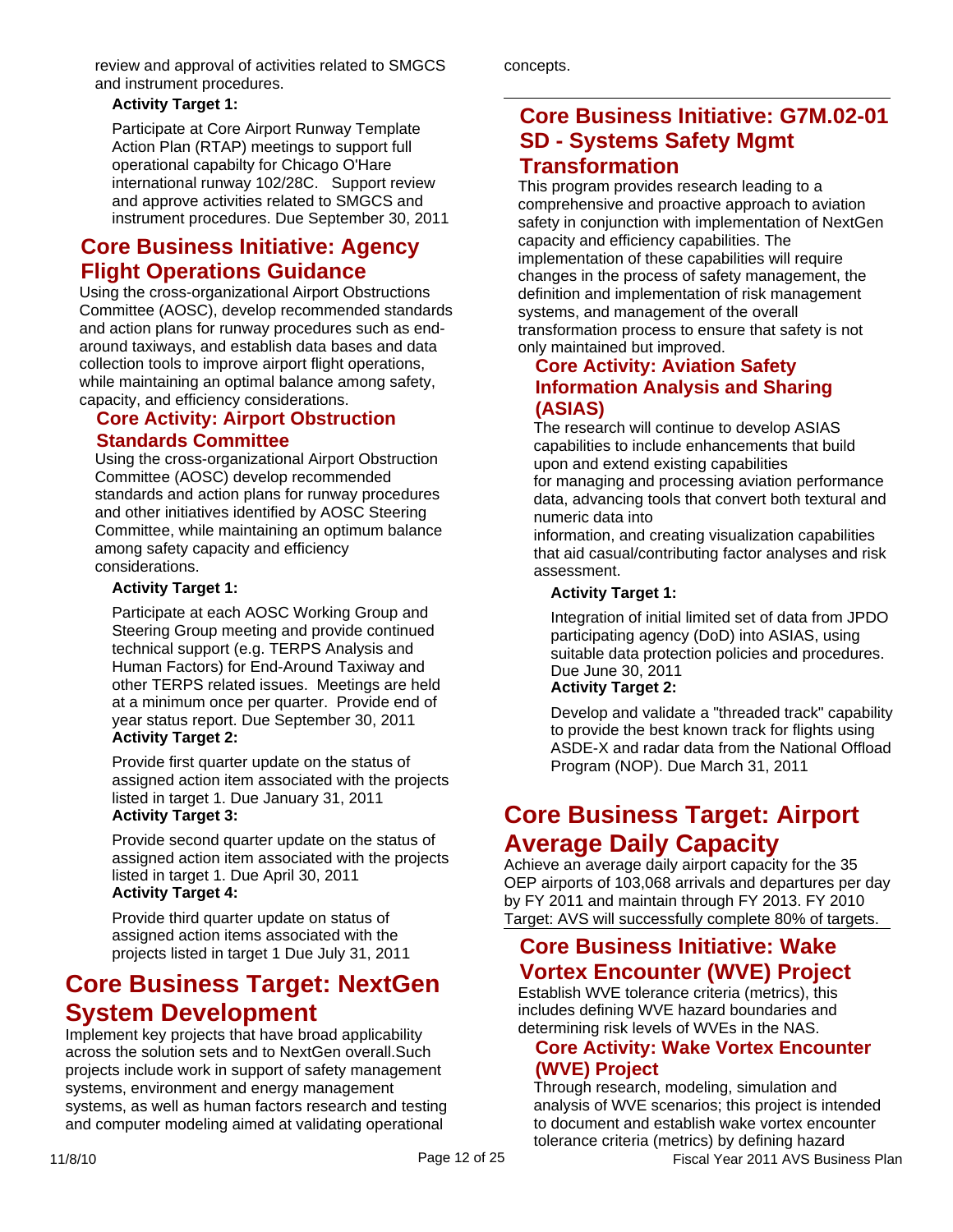boundaries and determining acceptable levels of risk with regard to WVEs in the NAS.

### **Activity Target 1:**

Develop severity risk parameters for establishing a threshold between acceptability and nonacceptability (safe or unsafe) for encountering wake vortices in the NAS in various flight segments and scenarios. Due August 30, 2011 **Activity Target 2:**

Develop frequency risk parameters for establishing a threshold between acceptability and non-acceptability (safety case) for encountering wake vortices in the NAS in various flight segments and scenarios. Due August 30, 2011

## **Core Business Target: AVS Core Aviation Fuel Efficiency**

This is the depository for AVS Core Business under the Aviation Fuel Efficiency. FY11 Target: AVS will successfully complete 80% of the initiatives within this target.

## **Core Business Initiative: Unleaded Avgas Transition ARC**

The ARC with provide a forum for the aviation fuel community to study the current issues relating to the transition to unleaded aviation gasoline and will ultimately provide recommendations for collaborative industry-government initiatives to address these issues.

## **Core Activity: First Meeting of Unleaded Avgas Transition ARC**

Efforts to establish and hold the first meeting of the Unleaded Avgas Transition Aviation Rulemaking Committee.

#### **Activity Target 1:**

Issue Unleaded Avgas Transition Aviation Rulemaking Committee (ARC) Charter, formalize ARC membership, and initiate ARC work activities by March 31, 2011. Due March 31, 2011

## **Core Business Initiative: Gasoline Fuel Standard**

Continue working with the general aviation community to test, adopt, and certify a new gasoline fuel standard.

## **Core Activity: AC 20-24C Lubes and Fuels**

Incorporate specific guidance in AC 20-24C that would describe methods of compliance of FAA approval of alternative aviation jet fuels and aviation gasolines. This would standardize the substantiation approaches and facilitate FAA approval of alternative jet fuels and unleaded aviation gasolines that may contribute to the reduction of aviation emissions impacts.

## **Activity Target 1:**

Issue AC 20-24C, Approval of Propulsion Fuels and Lubricating Oils, for alternative jet fuels and unleaded aviation gasolines by July 29, 2011. Due July 29, 2011

## **Core Business Target: AVS Core NextGen**

This is the depository for AVS Core Business under NextGen. FY11 Target: AVS will successfully complete 80% of the initiatives within this target.

## **Core Business Initiative: AVS NextGen Work Plan**

This effort involves AIR's action to update the AVS NextGen Workplan.

## **Core Activity: AVS Input to NextGen Work Plan**

Efforts to issue update of AVS NextGen Work Plan.

## **Activity Target 1:**

Issue the FY2011 update of the AVS NextGen Workplan by April 30, 2011. Due April 30, 2011

## **Core Activity: AVS Plan for NextGen**

Annual update of the current AVS NextGen Workplan.

#### **Activity Target 1:**

Complete all AIR FY2011 tasks defined in the AVS NextGen Workplan. Due September 30, 2011

## **International Leadership**

AVS plays an important supporting role in this area. The Office of International Aviation has the lead role for this goal area.

AVS's business plan has several discrete activities in support of initiatives under one of the two objectives in the Flight Plan and in support of initiatives under one non-Flight Plan, core business objective.

## **Flight Plan Target: CAST Safety Enhancements**

Work with the Chinese aviation authorities and industry to adopt 27 proven Commercial Aviation Safety Team (CAST) safety enhancements by FY 2011. This supports China's efforts to reduce commercial fatal accidents to a rate of 0.030 fatal accidents per 100,000 departures by FY 2012. FY 2011 Target: 3 CAST Safety Enhancements

## **Strategic Initiative: International Agreements**

Negotiate and conclude international agreements with global aviation partners for safety and capacity enhancement.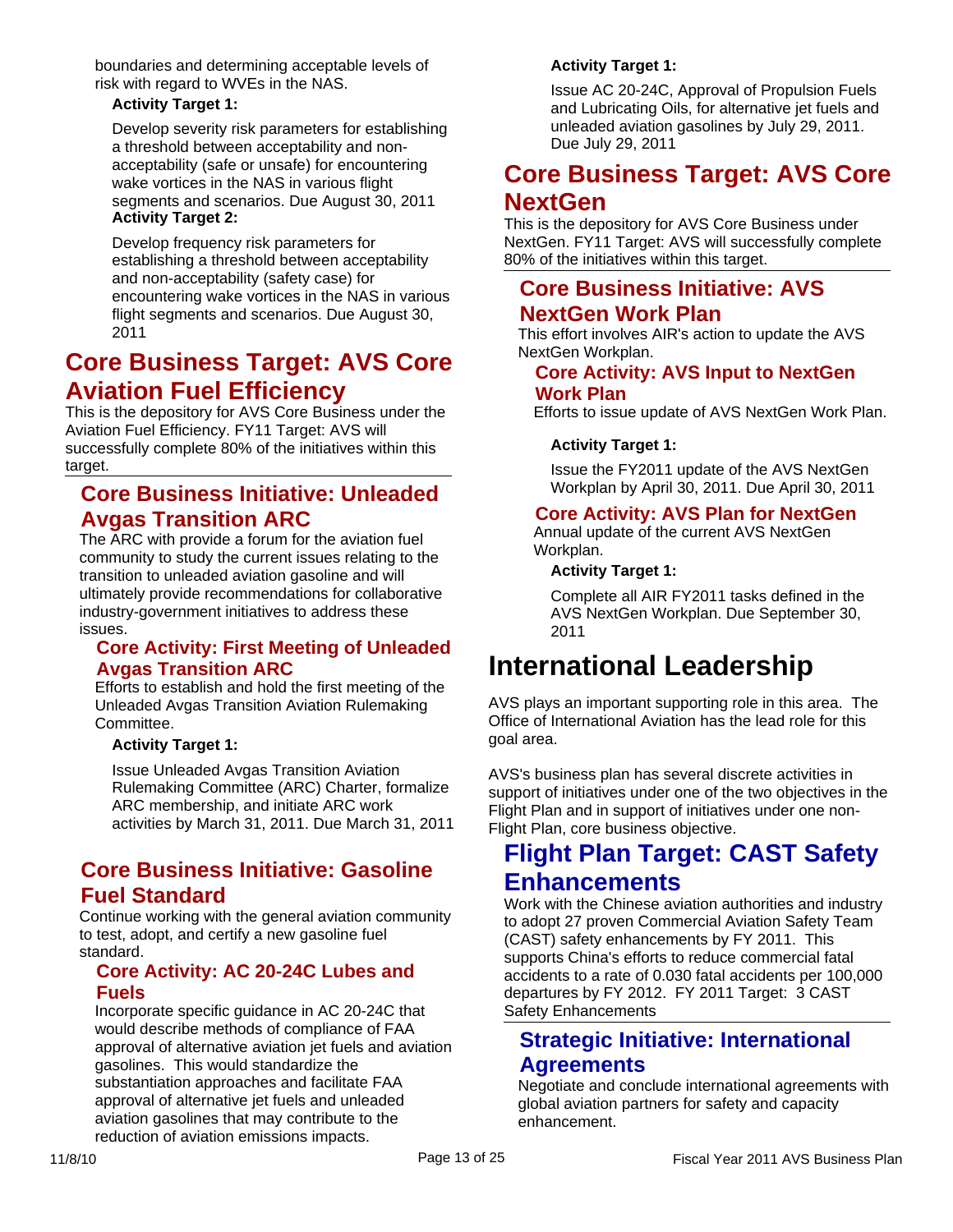## **Strategic Activity: BASA/IP Agreements**

Promote harmonization of regulatory requirements and increase safety and efficiency. Coordinate and monitor BASA executive agreements and/or related implementation procedures.

### **Activity Target 1:**

Meet with Transport Canada Civil Aviation (TCCA) to identify issues related to implementation procedures for Maintenance, Licensing and Simulators, as obligated in those agreements Due August 31, 2011

## **Organizational Excellence**

The Assistant Administrators for Human Resource Management (AHR) and Financial Services (ABA) have the lead for this goal area. AVS and other FAA organizations provide important support roles, often directed by AHR and ABA.

AVS's business plan has a limited number of activities in support of initiatives under all three objectives in the Flight Plan and in support of initiatives under one non-Flight Plan, core business objective.

Additional AVS activities may be undertaken during FY 2011 as FAA-wide initiatives in support of organizational excellence are expanded and further defined

## **Flight Plan Target: Leadership and Accountability**

(Objective) Make the organization more effective with stronger leadership, a results-oriented, high performance workforce, and a culture of accountability.

## **Strategic Initiative: Legislative Proposal for Reauthorization**

Work with the Administration, Congress, and stakeholders to develop and implement FAA reauthorization legislation.

## **Strategic Activity: AVS FAA Reauthorization**

Implement legislation as necessary for FAA's reauthorization.

#### **Activity Target 1:**

Implement legislation as necessary for FAA's reauthorization by dates consistent with the reauthorization legislation implementation plan. Due September 30, 2011

## **Strategic Initiative: Leadership Development**

Each LOB/SO will track and report quarterly on their compliance with corporate leadership development policies and initiatives.

## **Strategic Activity: AVS Leadership Development Compliance**

Each FAA organization will report quarterly in

pbviews on steps taken to improve or sustain timely training and certification of probationary managers, participation in corporate leadership development programs such as PEL and SLDP, and maintenance of Continuing Management Education hours.

#### **Activity Target 1:**

Report on steps taken to improve or sustain timely completion of probationary training and certification. Reports are due quarterly starting December 31, 2010. Due September 30, 2011 **Activity Target 2:**

Report quarterly on steps taken to meet Continuing Management Education requirements for incumbent managers. Reports are due quarterly starting December 31, 2010. Due September 30, 2011

## **Strategic Initiative: Harassment, Reprisal, and Retaliation Free Workplace**

Each FAA organization will track and report quarterly on LOB/SO actions to foster a workplace free of harassment, reprisal, and retaliation.

## **Strategic Activity: AVS Harassment- and Retaliation-Free Workplace Training**

Each FAA organization will track and report quarterly in pbviews on their compliance with this initiative in terms of the numbers of people trained.

### **Activity Target 1:**

Report quarterly the number of new managers who have completed Frontline Managers training, eLMS Course #FAA30200099 - Frontline Managers Course - Phase 1. Due September 30, 2011

#### **Activity Target 2:**

Report quarterly the number of managers who have completed eLMS course #FAA30200134 - Accountability Board Training for FAA Managers. Due September 30, 2011

#### **Activity Target 3:**

Report quarterly the number of employees who have completed in-person training sessions provided by the Accountability Board or by Accountability Board Human Resources Points of Contact. (eLMS Course #FAA30200174 - Supervisory Skills Training, Accountability Board Training for FAA Managers; or eLMS Course #FAA30200177 - Instructor-Led Accountability Board Training for All Employees. Due September 30, 2011 **Activity Target 4:**

Report quarterly the number of employees who have completed any other training sessions that addressed harassment, retaliation, or reprisal in the workplace. (Your training coordinator should enter this data into eLMS with the appropriate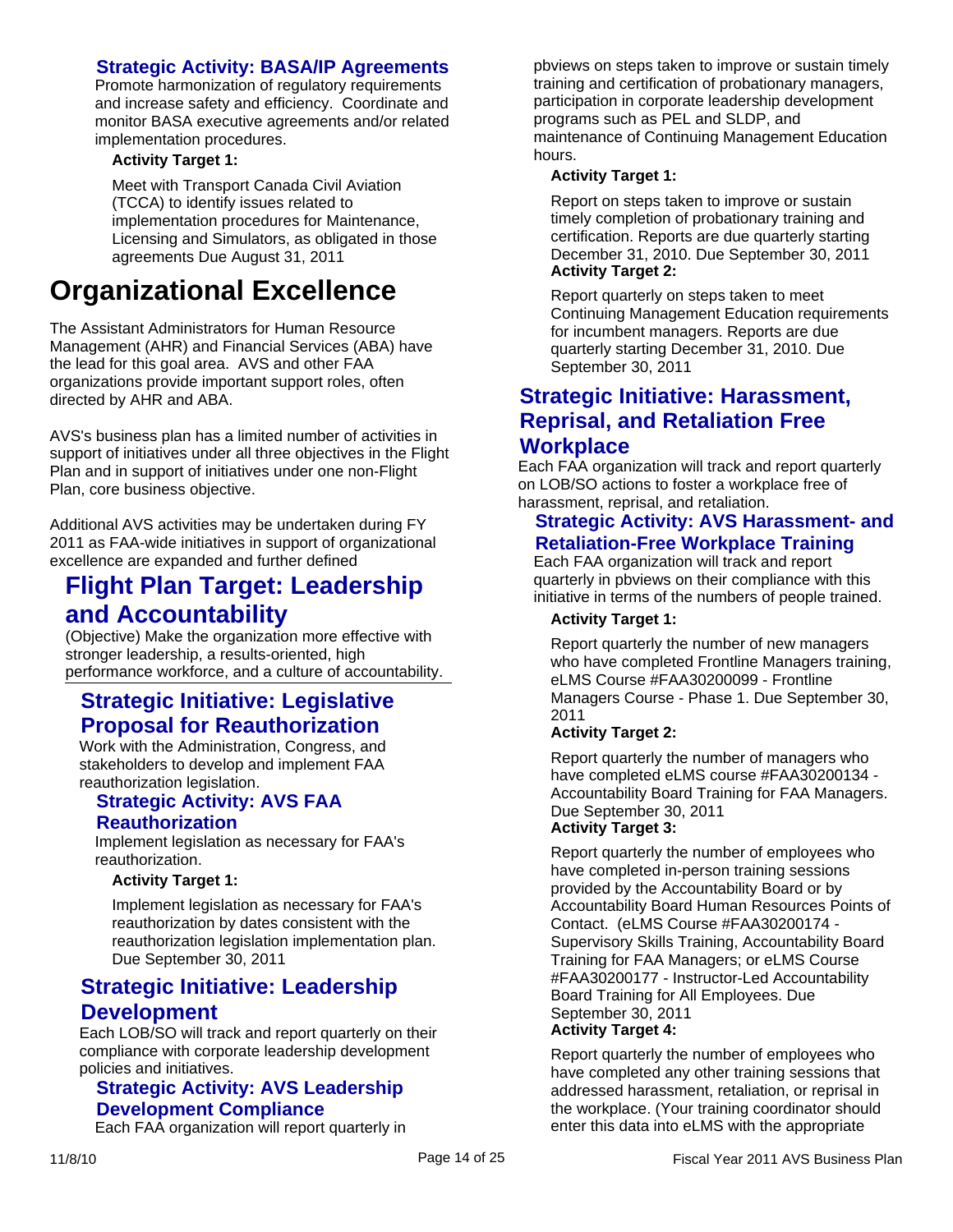course number. Or if a course does not exist, have an eLMS Item created.) Due September 30, 2011

## **Strategic Initiative: New Hires with Targeted Disabilities**

Each FAA organization will track and report quarterly on actions taken in support of the Secretary of Transportation's fiscal year goal that 3 percent of all new hires are individuals with targeted (severe) disabilities.

## **Strategic Activity: AVS actions in support of DOT FY goal that 3% of all new hires are individuals with targeted disabilities**

AVS will track and report quarterly on actions taken to support the Secretary of Transportation's fiscal year goal that 3 percent of all new hires are individuals with targeted (severe) disabilities.

#### **Activity Target 1:**

AVS will provide to ACR a standard quarterly report outlining actions taken to increase their workforce percentage of individuals with targeted disabilities. Due September 30, 2011

## **Flight Plan Target: Cost Control**

Organizations throughout the agency will continue to implement cost efficiency initiatives in 2011 such as: \$20 million in savings for strategic sourcing for selected products and services and a reduction of \$30 million in Information Technology operating costs. FY 2011 Target: 90% of targeted savings.

## **Strategic Initiative: Cost Control Program**

Implement line of business-specific cost efficiency as well as agency-wide initiatives to reduce costs or improve productivity.

## **Strategic Activity: AVS Cost Control Activity: Internal Program Reduction**

AVS will provide a list of activities (contracts, supplies, equipment, travel, etc) that has reduced, discontinued, or otherwise foregone through vendor consolidation or other means to avoid cost. The initial list of activities will be provided by December 2010 (FY11) with quarterly updates reflecting the status and YTD savings of the activities.

## **Activity Target 1:**

Provide initial list of activities. Due December 31, 2010

#### **Activity Target 2:**

Provide first quarterly update. Due March 31, 2011

#### **Activity Target 3:**

Provide second quarterly update. Due June 30, 2011

## **Activity Target 4:**

Provide final quarterly update. Due September 30, 2011

## **Strategic Activity: AVS Cost Control Activity: FSSS Automation**

AOV in AVS will utilize Facility Specific Safety Standards (FSSS), a web-based software program developed to assist in the administration of the safety standards program. The FSSS will house safety standards that are developed specifically for each ATO facility. The program improves AOV's ability to address specific non-compliance issues.

### **Activity Target 1:**

Achieve 90% of the \$13,112 projected year end savings by transitioning the Service Area Repository (SAR) to a web based application as a foundation for the FSSS program. Due September 30, 2011

## **Strategic Activity: AVS Cost Control Activity: Training Travel**

AVS will consolidate the schedules for 3 mandatory training classes for Aircraft Certification Service (AIR) employees, allowing them to take all 3 classes during one trip to Oklahoma City and saving on airfare.

#### **Activity Target 1:**

Achieve 90% of the \$12,310 projected year end savings. Due September 30, 2011

## **Strategic Initiative: Productivity and Financial Metrics**

Each FAA organization will develop, track, and report quarterly on a comprehensive measure of its operating efficiency or financial performance. These measures will include: ATO cost per controlled flight, AIP grants administration, staff office overhead rates, grievance processing time, and cost per accounting transaction.

## **Strategic Activity: AVS Efficiency Activity: Ratio of Safety to Non-Safety Labor Costs**

AVS will report to ABA quarterly on safety-related labor costs as a percentage of total AVS labor costs. This measure will be used to track the amount of time spent on AVS' primary mission -- safety. The safety ratios will be monitored by executives. The FY 2011 target is 65% safety costs.

#### **Activity Target 1:**

Report FY 2010 4th quarter results to ABA for the ratio of AVS safety to non-safety labor costs. Due November 15, 2010 **Activity Target 2:**

Report FY 2011 1st quarter results to ABA for the ratio of AVS safety to non-safety labor costs. Due February 15, 2011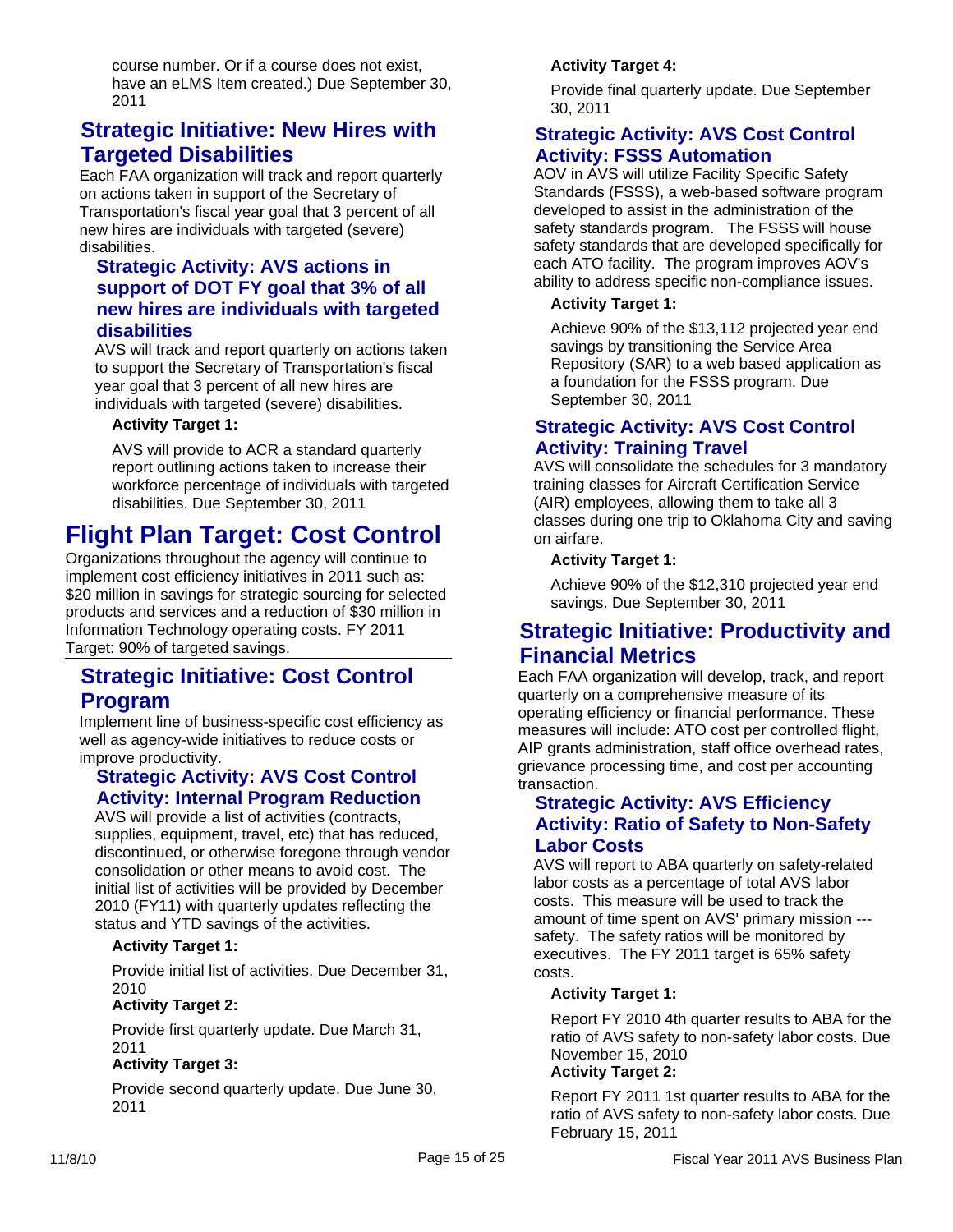### **Activity Target 3:**

Report FY 2011 2nd quarter results to ABA for the ratio of AVS safety to non-safety labor costs. Due May 15, 2011

## **Activity Target 4:**

Report FY 2011 3rd quarter results to ABA for the ratio of AVS safety to non-safety labor costs. Due August 15, 2011

#### **Activity Target 5:**

Provide updated FY 2012 measure template for review and approval, allowing sufficient time to be included in the FY 2012 Business Plan. Due June 15, 2011

## **Strategic Activity: AVS Efficiency Measure: Cost of Certification of part 145 Repair Stations**

AVS will track and report on the direct labor costs of certification of foreign and domestic repair stations. The FY 2011 target is \$63,500 per repair station certification.

#### **Activity Target 1:**

Report FY 2010 4th quarter results to ABA for the cost of certification of Part 145 Repair Stations. Due October 31, 2010 **Activity Target 2:**

Report FY 2011 1st quarter results to ABA for the cost of certification of Part 145 Repair Stations. Due January 31, 2011 **Activity Target 3:**

Report FY 2011 2nd quarter results to ABA for the cost of certification of Part 145 Repair Stations. Due April 30, 2011 **Activity Target 4:**

Report FY 2011 3rd quarter results to ABA for the cost of certification of Part 145 Repair Stations. Due July 31, 2011

## **Activity Target 5:**

Provide updated FY 2012 measure template for review and approval, allowing sufficient time to be included in the FY 2012 Business Plan. Due June 15, 2011

## **Strategic Activity: AVS Efficiency measure: Cost of Surveillance Part 145 Repair Stations**

AVS will track and report on the direct labor cost of surveillance of foreign and domestic repair stations. The FY 2011 target is \$3,700 per repair station.

#### **Activity Target 1:**

Report FY 2010 4th quarter results to ABA for cost of surveillance of Part 145 repair stations. Due October 31, 2010 **Activity Target 2:**

#### Report FY 2011 1st quarter results to ABA for cost of surveillance of Part 145 repair stations. Due January 31, 2011

### **Activity Target 3:**

Report FY 2011 2nd quarter results to ABA for cost of surveillance of Part 145 repair stations. Due April 30, 2011

## **Activity Target 4:**

Report FY 2011 3rd quarter results to ABA for cost of surveillance of Part 145 repair stations. Due July 31, 2011

#### **Activity Target 5:**

Provide updated FY 2011 measure template for review and approval, allowing sufficient time to be included in the FY 2012 Business Plan. Due June 15, 2011

## **Strategic Initiative: Reduce Information Technology Operating Costs**

Achieve an annual reduction of \$30 million in Information Technology operating costs.

## **Strategic Activity: Mainframe Migration**

AVS will reduce payments for services on the EASE by re-platforming FSAS into our own infrastructure environment, saving \$97,500 each month after the migration of the application is complete.

#### **Activity Target 1:**

Achieve 90% of the \$877,500 projected year end savings. Due September 30, 2011

## **Flight Plan Target: Information Security Program**

Achieve zero cyber security events that disable or significantly degrade FAA mission critical Line of Business systems. FY 2011 Target: 0

## **Strategic Initiative: Cyber-Security Plan**

Protect FAA's information infrastructure using advanced cyber defense strategies and understand all dimensions for Advanced Persistent Threat (APT). Develop and implement a plan to bring in advanced tools and techniques to combat this threat.

## **Strategic Activity: AVS Information Systems Security.**

Participate and contribute to agency security working teams in the development of agency information security plans. NOTE: Funding is provided by AIO.

#### **Activity Target 1:**

Ensure that all operational systems in the information technology systems inventory complete initial certification and accreditation (C&A), re-certification, or undergo a selfassessment if a full C&A is not required. All required certifications will be completed prior to deployment. All re-certifications and selfassessments will be completed by their anniversary dates. Self-assessments are to be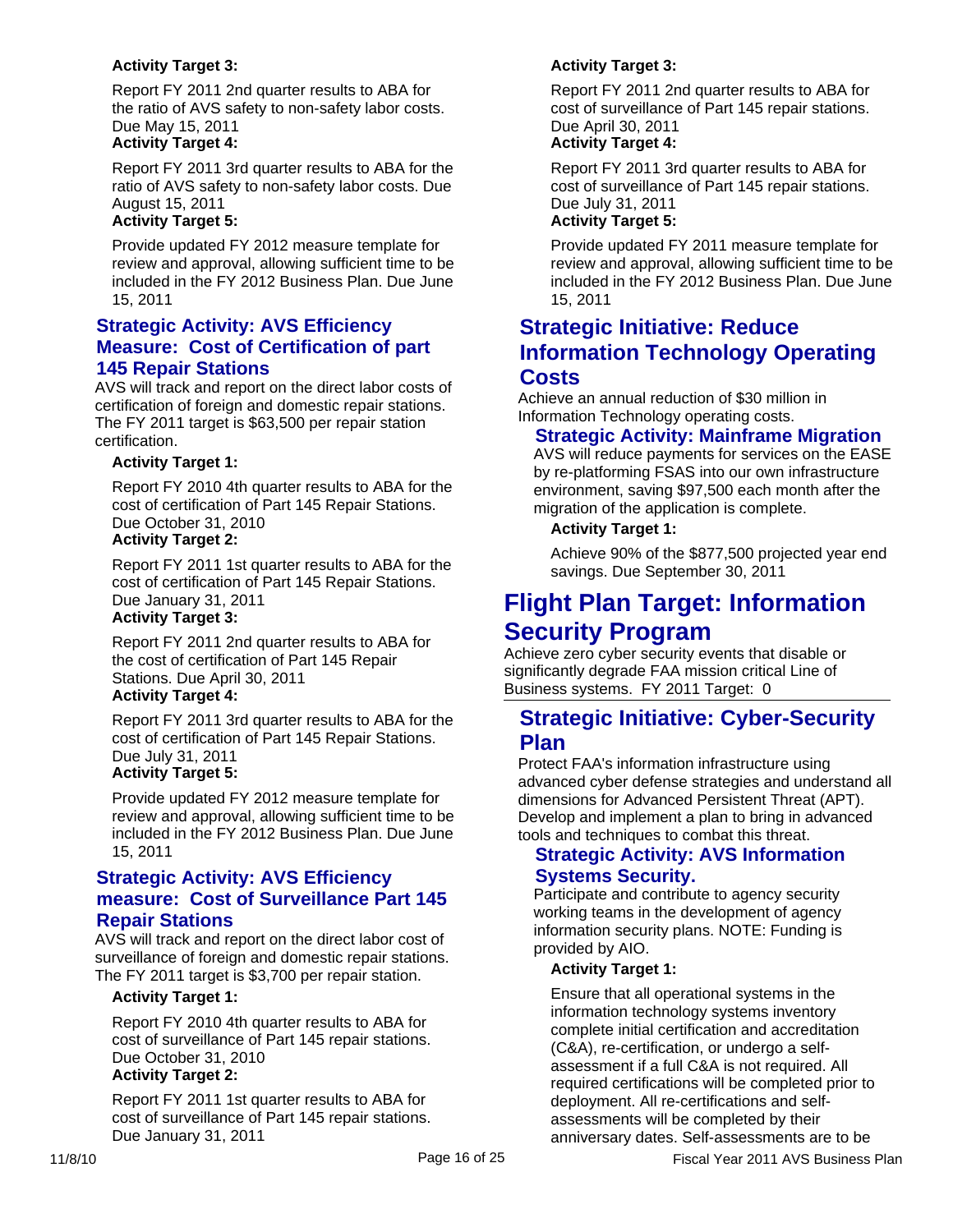completed by their anniversary dates, but no later than September 30, 2011. The information system contingency plan will be tested (classroom or functional) as part of the initial C&A, re-certification or self-assessment process. The test results will be included in the Information System C&A Package. Due September 30, 2011 **Activity Target 2:**

As agreed to by LOB/SOs, remediate targeted vulnerabilities, as defined in the FISMA Reporting Portal as of the first business day of the fiscal year. Due September 30, 2011

## **Strategic Initiative: Enterprise Architecture Conformance**

Enable enterprise-wide conformance to information technology enterprise architecture.

## **Strategic Activity: AVS Support for Enterprise Architecture Conformance.**

AVS will continue refining its software development lifecycle methodology.

#### **Activity Target 1:**

AVS will update its infrastructure and application inventory. Due March 31, 2011 **Activity Target 2:**

Based on best practices and guidance from the ARB as of June 1, 2011, AVS will enhance it's architecture review process accordingly and adhere to 100% of the changes by September 30, 2011. Due September 30, 2011

## **Strategic Initiative: Unauthorized Disclosure**

Protect FAA-sensitive and individual privacy information from unauthorized disclosure.

## **Strategic Activity: Stabilize Information Assurance/Privacy Operations**

Protect FAA-sensitive and individual privacy information from unauthorized disclosure.

#### **Activity Target 1:**

Participate in meetings with the FAA Privacy Office, in their efforts to develop a Privacy Compliance program. Due September 30, 2011 **Activity Target 2:**

For those AVS National Systems that have been identified as containing Social Security Numbers (SSN), research and document the basis for collecting SSN, and reflect that information in FY2011 C&A assessments. Due September 30, 2011

#### **Activity Target 3:**

For those AVS National Systems that contain Personally Identifiable Information (PII), ensure that encryption requirements are reflected in their respective Plan Of Actions and Milestones (POA&M) as part of the FY 2011 C&A assessments. Due September 30, 2011

## **Flight Plan Target: OPM Hiring Standard**

By FY 2010, 80 percent of FAA external hires will be filled within OPM's 45-day standard for governmentwide hiring. FY 2011 Target: 80%

## **Strategic Initiative: External Recruiting**

In external recruitment efforts, implement corporate strategies that expand the applicant pool to ensure equal opportunity to all applicants and result in attracting high quality candidates to the FAA.

## **Strategic Activity: AVS Mission-Critical Hiring Plans**

Identify mission-critical external hires.

## **Activity Target 1:**

Update and submit FY 11 and 12 hiring projections for mission-critical occupations. Due February 28, 2011

## **Flight Plan Target: Reduce Workplace Injuries**

Reduce the total workplace injury and illness case rate to no more than 2.44 per 100 employees by the end of FY 2011, and maintain through FY 2013. FY 2011 Target: 2.44 per 100 employees

## **Strategic Initiative: Reduce Workplace Injuries**

Reduce workplace injuries through employee safety program evaluations and OSHA Voluntary Protection Program measures.

## **Strategic Activity: AVS OSH Support**

AVS is committed to supporting initiatives, programs and policies that improve agency-wide performance in employee safety and health in the workplace environment.

#### **Activity Target 1:**

AVS will conduct OSH program management evaluations in at least one Region; using such measures as Policy, Leadership, and Worker Involvement in the OSH Program; OSH Roles, Responsibilities, and Accountability; Occupational Safety and Health Training; Inspection and Abatement Programs; and Safety and Health Recordkeeping and Reporting. Due July 30, 2011

## **Activity Target 2:**

AVS will develop an abatement plan for hazards identified during facility inspections. Due August 31, 2011

### **Activity Target 3:**

AVS will hold meetings with AVS Service/Office OSH POCs at least quarterly to assure that FAA and AVS OSH policies and information are disseminated. Due August 31, 2011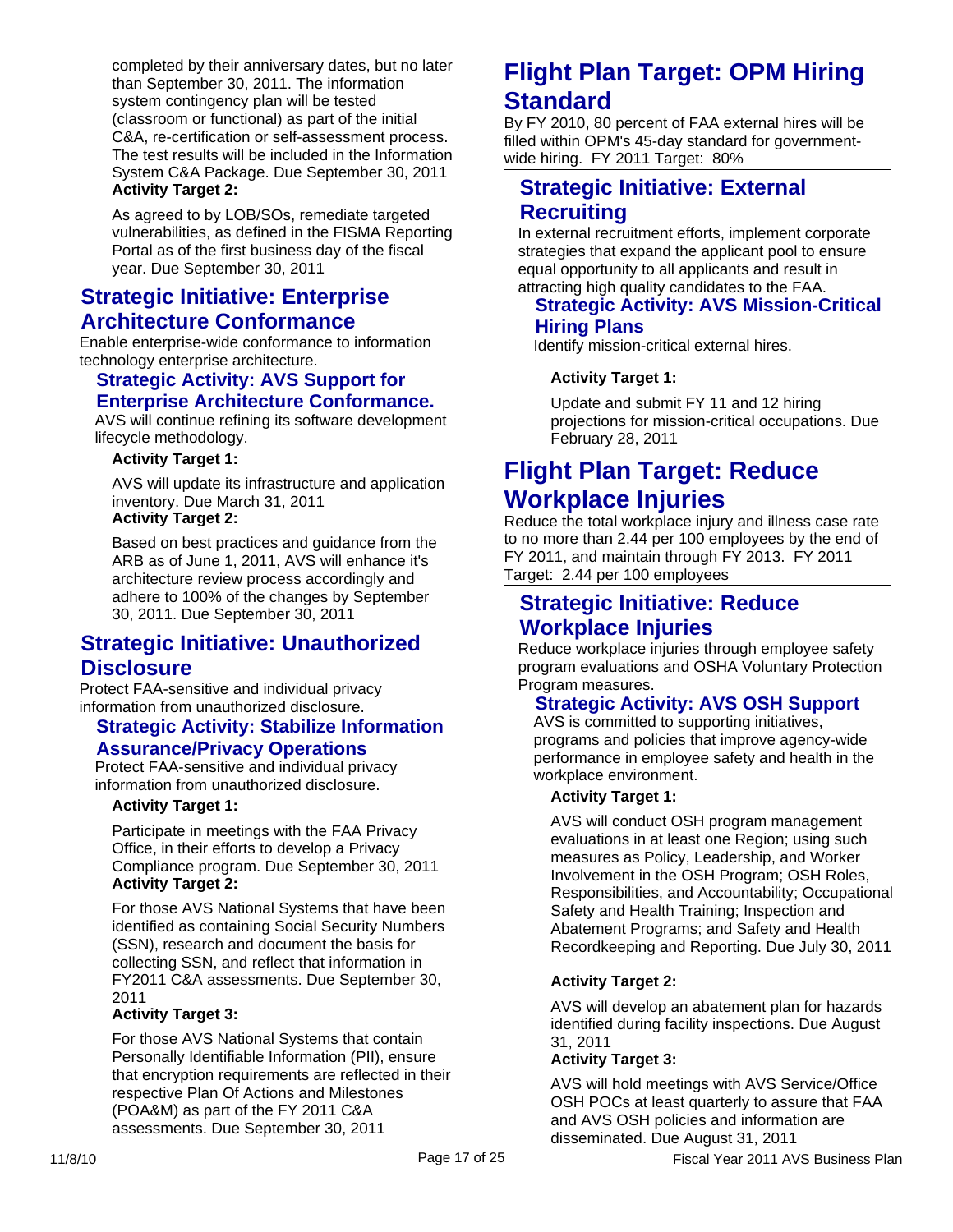## **Flight Plan Target: ATC Positions Workforce Plan**

Maintain the air traffic controller workforce within 2%, above or below, the projected annual totals in the Air Traffic Controller Workforce Plan. FY 2011 Target: At or up to 2% above annual target

## **Strategic Initiative: ATC Workforce Plan**

Implement the hiring, training, staffing analysis, and management recommendations of the Air Traffic Controller Workforce Plan to support FAA's safety mission and meet external stakeholder requirements. Update and report annually on agency progress.

## **Strategic Activity: AVS (AAM) Support for ATC Hiring**

Conduct and complete medical testing.

## **Activity Target 1:**

Process all ATCS drug tests within 7 business days of receiving all verifying information from the drug test laboratory and DOT. (AAM-210) Due September 30, 2011 **Activity Target 2:**

AAM Regional Medical Offices will process medical exams within 20 days of receipt of a complete medical file. (AAM Regions) Due September 30, 2011

## **Flight Plan Target: Aviation Safety Positions Workforce Plan**

Maintain the aviation safety workforce within 1 percent of the projected annual totals in the Aviation Safety Workforce Plan. FY 2011 Target: +/- 1% of annual target

## **Strategic Initiative: Safety Critical and Operational Support Staff**

Track and analyze gains and losses among safety critical staff and operational support staff to maintain the appropriate level of staffing within budget limitations.

## **Strategic Activity: AVS Workforce Plan Annual Hiring**

Coordinate and report on the initiative efforts to maintain the Aviation Safety Critical Staff within 3% on a monthly basis and 1% of the projected annual totals in the Aviation Safety Workforce Plan.

#### **Activity Target 1:**

Report progress on meeting AVS Workforce Hiring monthly targets, based on the availability of funds. Due September 30, 2011 **Activity Target 2:**

Review and update the monthly staffing target for (April through August) based on mid-year hiring analysis. Due March 31, 2011

## **Strategic Activity: AVS Workforce Plan**

Aviation Safety Workforce Report to Congress

### **Activity Target 1:**

Submit Aviation Safety Workforce Plan to AGI by January 31, 2011. Due January 31, 2011

## **Core Business Target: Conduct EEO Training**

Assist agency efforts to prevent discrimination by increasing management and employee awareness with regard to EEO responsibilities and appropriate behaviors by training three percent (3%) of the FAA workforce and provide training to 50% of all new Air Traffic Student hires. Develop new EEO training course that will meet agency needs and create a library of EEO materials.

## **Core Business Initiative: Prevent Discrimination through EEO Training**

Assist agency efforts to prevent discrimination by increasing management and employee awareness in EEO through training.

## **Core Activity: Conduct EEO Training and Briefings to include the mandatory No FEAR Training**

Conduct EEO training with regards to EEO responsibilities and appropriate behaviors to 3% of the FAA workforce. Additionally, FAA must comply with OPM requirement to administer the NO FEAR training to 100% of all FAA employees.

## **Activity Target 1:**

Each LOB/SO will partner with the Office of Civil Rights to provide training to at least 1.5% of the FAA workforce. Due March 31, 2011 **Activity Target 2:**

Each LOB/SO will partner with the Office of Civil Rights to provide training to an additional 1.5% of the FAA workforce for a total of 3%. Due September 30, 2011 **Activity Target 3:**

## Each LOB/SO will ensure that 100% of all FAA

employees complete the OPM mandated NO FEAR Training. Due December 30, 2010

## **Core Business Target: Small Business Goal and Corporate Citizenship**

Award at least 25% of the total direct procurement dollars to Small Businesses.

## **Core Business Initiative: FAA Small Business Program**

Support the FAA Major Procurement Program Goals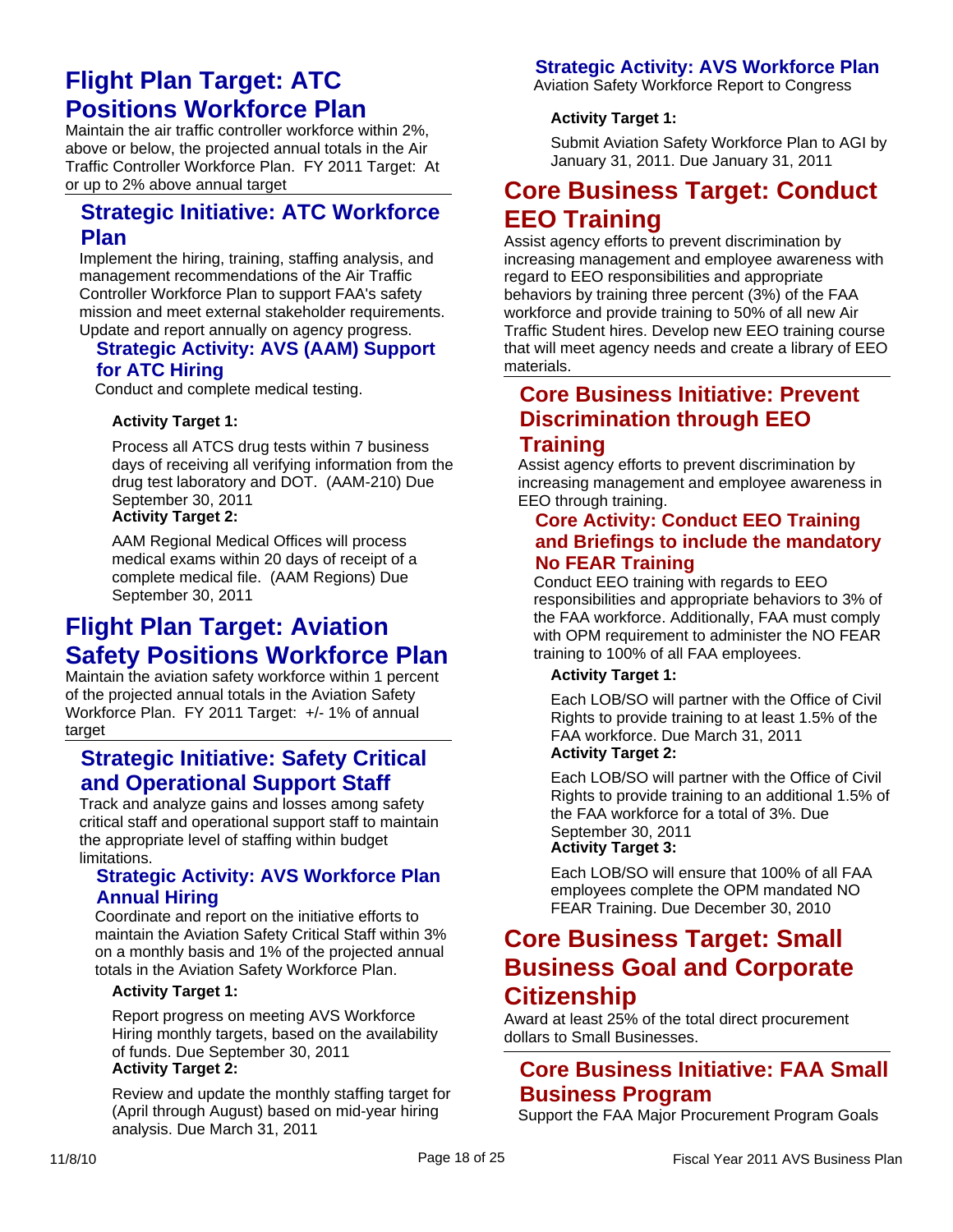## **Core Activity: FAA Small Business Goal and Good Corporate Citizenship**

Participate in the agency's outreach and training to small business with special emphasis on disadvantaged, women-owned and service-disabled veteran-owned businesses. Also, assign a Small Business Liaison Representative to assist in identifying procurement opportunities suitable for set-aside.

## **Activity Target 1:**

Participate in the Annual FAA National Small Business Procurement Opportunities Training conference and Trade Show during June or July of each fiscal year. AVS will send representatives to the training conference to improve knowledge of small business companies that meet our procurement requirements. Due July 30, 2011 **Activity Target 2:**

Attempt to award at least 25% of the total direct procurement dollars to small business. Due September 30, 2011

## **Core Business Target: Major Programs**

This is the repository for the major programs that are being completed within AVS. FY11 Target: AVS will complete 80% of the initiatives successfully within this target.

## **Core Business Initiative: Quality Management System**

Quality Management System.

## **Core Activity: Quality Management System**

Maintain and improve the Quality Management System (QMS) to meet the requirements of ISO 9001.

#### **Activity Target 1:**

Complete implementation of the revised AVS Internal Audit process. AVS will conduct 15 internal audits across all services and offices. Due September 30, 2011

## **Core Business Initiative: RCISS FY12 ITEB Decision**

Obtain ITEB approval for FY12-16.

## **Core Activity: RCISS Segment 2 ITEB Final Investment Decision (FID)**

Obtain ITEB decision for the FY12-16 portion of the program's life cycle.

#### **Activity Target 1:**

Obtain the ITEB FID for RCISS Segment 2. Due October 31, 2010

## **Core Business Initiative: ASKME FY13 ITEB Decision**

Obtain ITEB approval for FY13-17

## **Core Activity: ASKME Segment 2 ITEB Final Investment Decision (FID)**

Obtain ITEB decision for the FY13-17 portion of the program's life cycle.

### **Activity Target 1:**

Obtain the ITEB FID for ASKME Segment 2 Due September 30, 2011

## **Core Business Initiative: AVS Critical Acquisition Program Management Processes**

Implement and improve program management processes to remain within acquisition cost and schedule baselines.

## **Core Activity: Critical Acquisition on Schedule**

Provide the management discipline and infrastructure for tracking, monitoring, and reporting program milestone completions for critical acquisition programs. These processes will be used to manage all programs that are reporting against the 90% Acquisition Goal.

## **Activity Target 1:**

Aviation Safety Analysis System (ASAS) Regulation and Certification Infrastructure for System Safety (RCISS). Initial operating capability for Mobile Toolkit Tablet Deployment 3. Due September 30, 2011

## **Activity Target 2:**

Aviation Safety Knowledge Management Environment (ASKME) Obtain ASKME-OSPi application design approval. Due September 30, 2011 **Activity Target 3:**

Complete the Critical Design Review (CDR) for the System Approach for Safety Oversight (SASO) automation Wave 2 and report the On Budget/On Schedule status each month until the target is complete. Due June 30, 2011

## **Core Activity: Critical Acquisition on Budget**

For FY2011, 90% of Acquisition programs are within 10% of CIP total funding amount: Track and report on Critical Acquisition Programs and provide the management discipline and infrastructure for monitoring critical programs and delivering products on schedule and on budget.

## **Activity Target 1:**

Monitor, identify, and report monthly on established program budget activities. Due September 30, 2011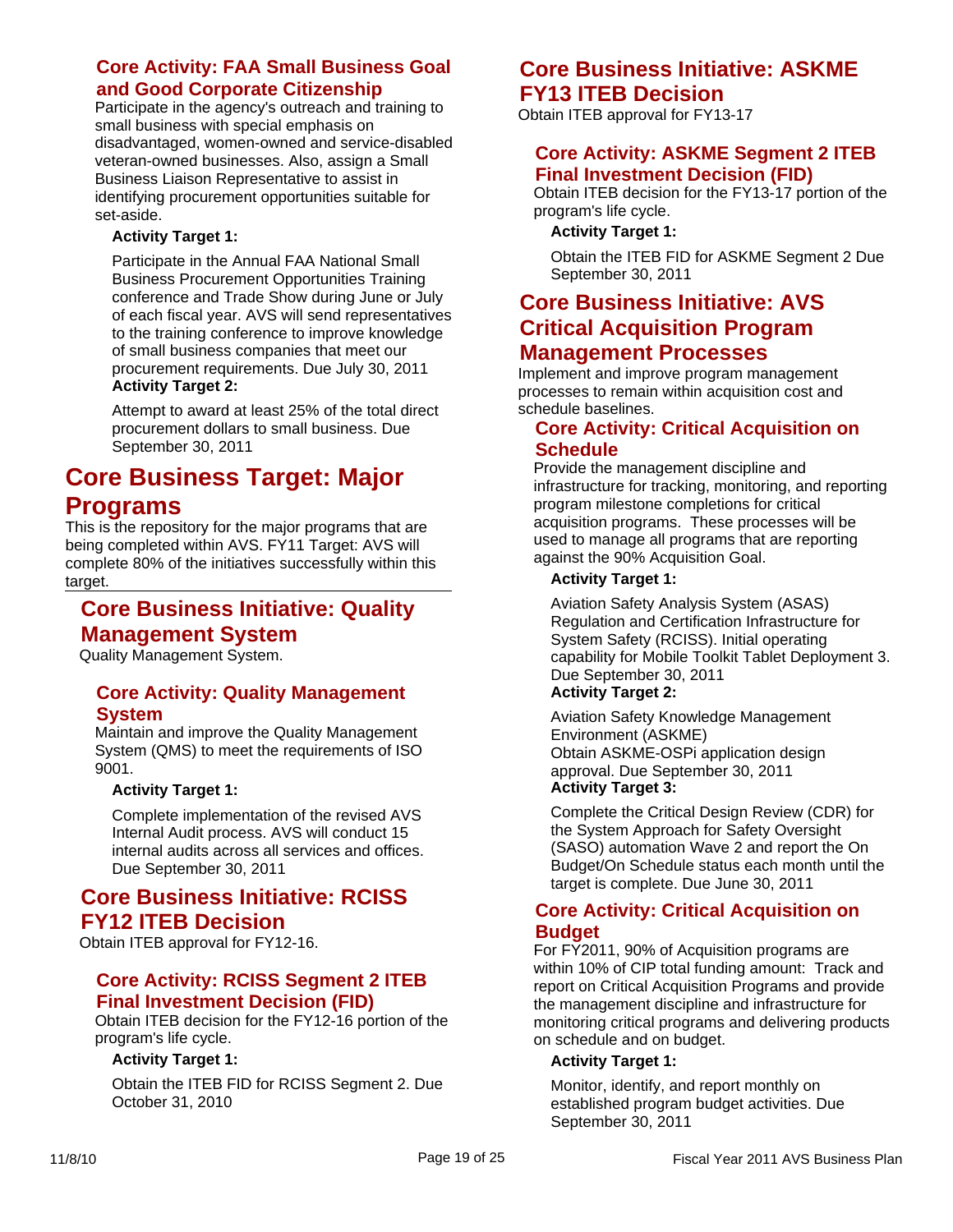## **Core Business Initiative: AVS National IT Service Desk**

## **Enhancements**

Enhance the centralized National IT Service Desk to act as the single point of contact to support requests from end users, as well as promote consistent deskside support services across AVS.

## **Core Activity: AVS NSD Enhancements**

Develop enhancements and established a ITIL driven approach to service management for the National IT Service Desk. Implement the action plan and project plans to further improve and/or develop the Incident Management Process, Problem Management Process, Release Management Process, Availability Management Process, and any other process to improve the NSD performance and process. Perform an Independent Verification and Validation (IV&V) of current vendor proposal for NSD.

#### **Activity Target 1:**

Develop Draft Project and Strategic Plan for NSD Service Management. Due February 28, 2011 **Activity Target 2:**

Review SLAs/Contracts and revise the existing contract permanently based on Special Project supplemental contract baseline results. Validate the SLAs are meeting AVS needs based on customer service reviews and questionnaire results. Validate that the Contractor is meeting 100% of the SLAs. Provide recovery/action plan, if necessary. Due March 31, 2011 **Activity Target 3:**

Evaluate the effectiveness of the current contract metrics used to assess the performance of the National IT Service Desk. Modify metrics if necessary. Perform an independent review of the current vendor contract and establish action plan based on outcome of validation and verification findings. Due June 30, 2011 **Activity Target 4:**

Conduct quarterly customer service reviews of the National IT Service Desk. Capture and track metrics and trends associated with feedback and take corrective actions, if needed. Due September 30, 2011

## **Core Business Target: Aviation Safety Organizational Health**

This is the repository for the initiatives to show the health of our organization. FY11 Target: AVS will successfully complete 80% of these initiatives.

## **Core Business Initiative: Customer Requirements Review - Action Plans**

Review customer requirements annually and measure customer satisfaction more broadly for FAA services.

## **Core Activity: AVS ACSI Aviation Maintenance Technicians (AMT) Survey Action Plan**

Develop an action plan based on FY2010 AMT survey results to improve the overall score on the AMT survey.

#### **Activity Target 1:**

Develop an action plan based on FY2010 AMT survey results to implement recommendations and improve the overall score on the AMT survey and present to AVS management 90 days after the survey analysis is received. Due January 31, 2011

## **Core Activity: AVS ACSI Commercial Pilot Survey Action Plan**

Develop an action plan based on FY 2010 Commercial Pilot survey results to improve the overall score on the survey.

#### **Activity Target 1:**

Develop an action plan based on FY2010 Commercial Pilot survey results to implement recommendations and improve the overall score on the AMT survey and present to AVS management 90 days after the survey analysis is received. Due January 31, 2011

## **Core Activity: AVS ACSI General Aviation (GA) Survey Action Plan**

Develop an action plan based on FY2010 General Aviation Pilot survey results to improve the overall score on the survey.

#### **Activity Target 1:**

Develop an action plan based on FY2010 GA survey results to implement recommendations and improve the overall score on the AMT survey and present to AVS management 90 days after the survey analysis is received. Due January 31, 2011

## **Core Business Initiative: AVS Diversity Plan**

AVS Diversity Plan.

## **Core Activity: Diversity Plan**

Submit FY2011 Diversity Plan and implement FY 2010 plan activities.

#### **Activity Target 1:**

Submit Aviation Safety Diversity Plan to AGI. Due January 31, 2011 **Activity Target 2:**

## Recruit ten percent of new hires in Safety Critical developmental positions or positions that lead to Safety Critical Occupations. New Hires are defined as those employees

entering duty into AVS. Due September 30, 2011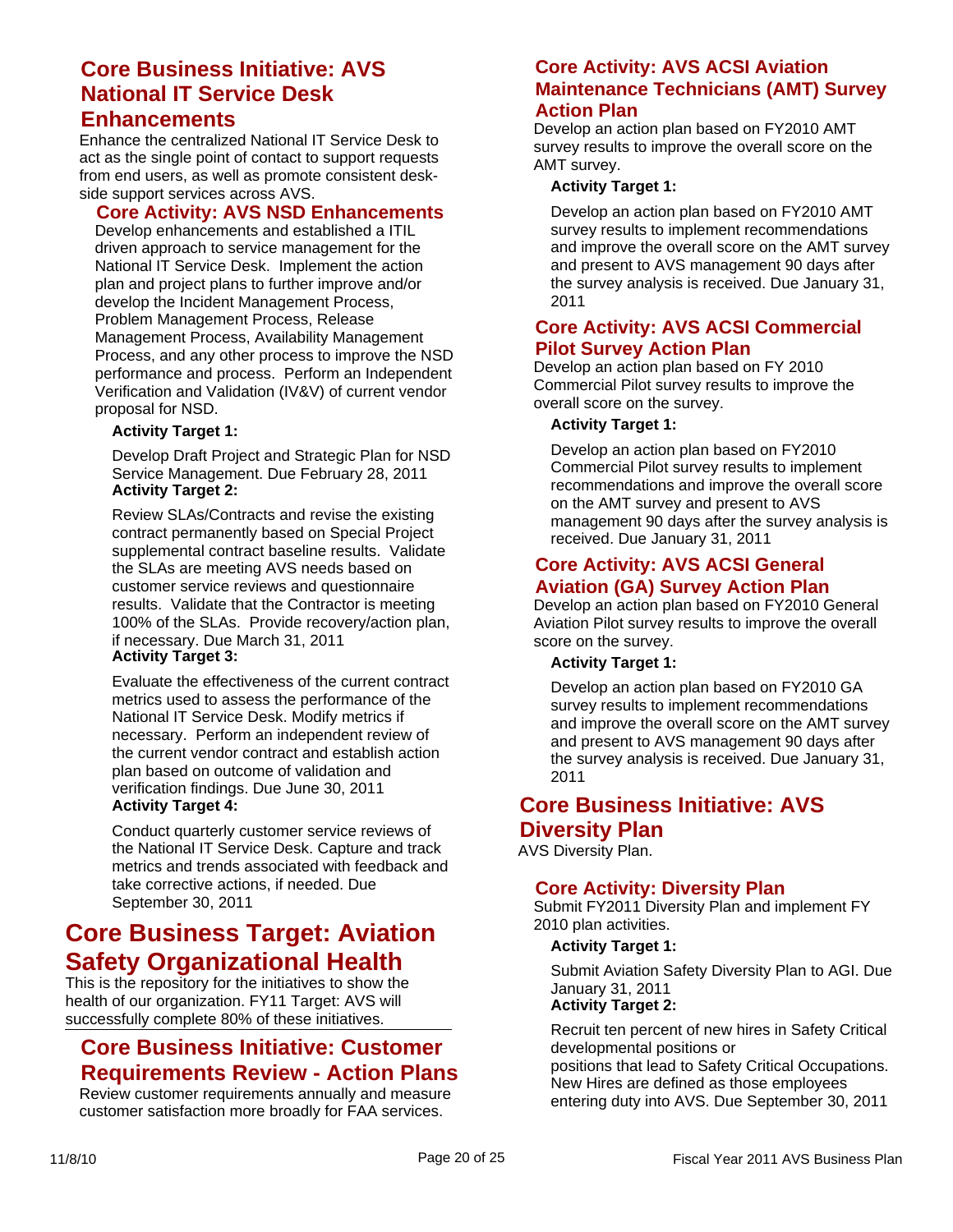## **Core Business Initiative: AVS Wide Budget Execution System**

Implement AVS-Wide Budget Execution System.

## **Core Activity: Lapsed Budget**

Lapsed Budget

#### **Activity Target 1:**

AVS will lapse no more than 0.20 percent of the FY2011 budget. Due September 30, 2011

## **Core Business Initiative: CAS/LDR**

CAS/LDR

#### **Core Activity: AVS LDR Measure** CAS/LDR

#### **Activity Target 1:**

AQS and AAM will determine which LDR codes can be sunset by June 30, 2011. AQS and AAM will review LDR code usage by March 31, 2011 to assist in determining which LDR codes will be sunset. Due June 30, 2011 **Activity Target 2:**

AQS, AOV and AVP will analyze and report on current LDR code usage and initiate the potential consolidation or sunsetting of existing LDR codes by September 30, 2011. Due September 30, 2011

## **Core Business Initiative: Congressional Reports**

Reports to Congress.

#### **Core Activity: Congressional Reports** Reports to Congress

#### **Activity Target 1:**

90% of Reports to Congress submitted to AGI on time. Due September 30, 2011

## **Core Business Initiative: OSH Program**

OSH Program

#### **Core Activity: OSH Program** OSH Program

#### **Activity Target 1:**

All AVS Service/Offices will assure that OSHA's Form 300A summary of Work-Related injuries and illnesses is completed for calendar year 2010, signed and posted in every AVS workplace from February 1 to April 30, 2011. Due April 30, 2011

## **Core Business Initiative: Staffing Model**

Develop a staffing model for all of AVS.

#### **Core Activity: AIR/AFS Aviation Safety Inspectors**

Design an initial integrated staffing model for AIR and AFS Aviation Safety Inspectors (ASI).

#### **Activity Target 1:**

Complete application requirements document for integrated ASI model. Due April 30, 2011 **Activity Target 2:**

Complete the prototype to integrating the AIR ASI components into the ASTARS model. Due September 30, 2011

## **Core Business Initiative: AAM Budget Systems**

Implement line of business specific cost efficiency as well as agency-wide initiatives to reduce costs or improve productivity.

#### **Core Activity: AAM Budget Systems**

AAM Budget Systems: AAM-100 is responsible for the planning, formulation, and execution of the AAM budget that provides financial resources to support AAM missions.

#### **Activity Target 1:**

Ensure, through quarterly reviews, that AAM's end-of-year (EOY) is maintained within 3% of target, that the EOY level is at or above the EOY adjusted target, and that the EOY funding level is +/- .0025 or target. Due September 30, 2011 **Activity Target 2:**

Conduct a minimum of four Internal Controls Audits in 2011 in accordance with AAM Order AM 1800.51B. Due September 30, 2011

## **Core Business Initiative: Customer Requirements Review - Surveys**

Review customer requirements annually and measure customer satisfaction more broadly for FAA services. AEP is no longer requesting support. A determination is being made regarding the continuation of these surveys.

## **Core Activity: AVS ACSI Manufacturers Survey**

ACSI Survey conducted by AVS to gauge the satisfaction of manufacturers with FAA services.

### **Activity Target 1:**

Submit FY2011 Manufacturer's Survey results to AVS management by September 30,2011. Due September 30, 2011

### **Core Activity: AVS ACSI Air Carriers Survey**

ACSI Survey conducted by AVS to gauge the satisfaction of Air Carriers with FAA services.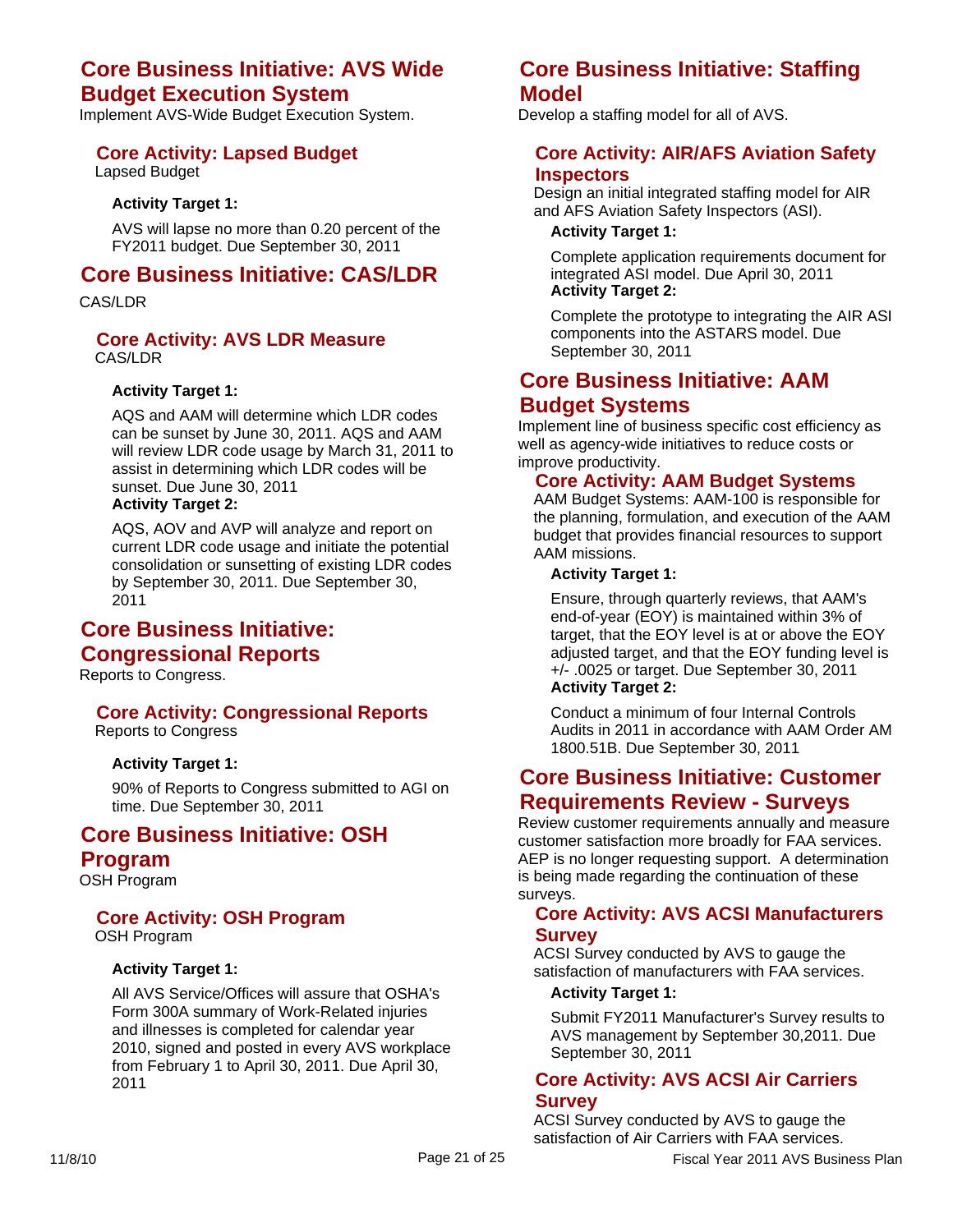## **Activity Target 1:**

Conduct the Part 121 and Part 135 All Cargo Air Carriers Survey of key management personnel and provide final survey results to AVS management within 6 weeks after the results are available. Due September 30, 2011

## **Core Activity: AVS ACSI Repair Stations Survey**

ACSI Survey conducted by AVS to gauge the satisfaction of repair stations with FAA services.

#### **Activity Target 1:**

Provide survey results to AVS management within six weeks after the contractor provides the results and final reports to AFS-300. Due September 30, 2011

## **Core Business Target: People and Labor**

This is the repository for initiatives involving people and labor. FY10 Target: AVS will successfully complete 80% of these initiatives.

## **Core Business Initiative: AVS Telework Program**

AQS will research and report to the AVSMT on establishing an AVS Telework Policy and Program, will coordinate an AVS Integrated Project Team to design and implement the program, and report on the results.

## **Core Activity: Telework Program**

Submit FY2011 AVS Telework study and support AVSMT decisions on the development of an AVS Telework Policy and AVS Telework Program Plan.

**Activity Target 1:**

Submit results of AVS Telework Study with recommendations on a possible AVS Telework Program to AVSMT. Due January 31, 2011 **Activity Target 2:**

Coordinate with S/Os in an Integrated Project Team to develop and submit an AVS Telework Policy to the AVSMT. Due May 31, 2011 **Activity Target 3:**

Coordinate with S/Os in an Integrated Project Team to develop and submit an AVS Telework Program Plan to AVSMT. Due September 30, 2011

## **Core Business Initiative: Recruitment**

Develop targeted recruitment strategies for mission critical and hard to fill positions.

## **Core Activity: Recruitment Strategies**

Develop targeted recruitment and outreach strategies for mission critical and hard-to-fill positions.

### **Activity Target 1:**

Present and obtain approval of FY2010 Recruitment Plan for AQS-1 approval. Due January 31, 2011 **Activity Target 2:**

Integrate recruitment strategies into the FY2011 Workforce Plan. Due September 30, 2011

## **Core Business Initiative: New Hires with Targeted Disabilities**

Each FAA organization will track and report quarterly on actions taken in support of the Secretary of Transportation's fiscal year goal that 3% of all new hires are individuals with targeted disabilities.

## **Core Activity: AVS Actions in Support of DOT FY Goal that 3% of all New Hires are Individuals with Targeted Disabilities**

AVS will track and report monthly on actions taken to support the Secretary of Transportation's fiscal year goal that 3% of all new hires are individuals with targeted disabilities.

#### **Activity Target 1:**

Incorporate strategies to address the recruitment of individuals with targeted disabilities in the 2011 AVS recruitment plan. Due September 30, 2011 **Activity Target 2:**

At least 90% of AVS managers will be trained on hiring and accommodating persons with disabilities. Due September 30, 2011

## **Core Business Initiative: HR Actions/Issues Management (AQS)**

The purpose of this SharePoint site is to monitor and track actions and improve processes.

## **Core Activity: HR Actions/Issues Management (AQS)**

Use SharePoint site to monitor and track actions and improve processes.

#### **Activity Target 1:**

Design, test and implement SharePoint site to manage and track AVS HQ HR actions and issues with AHP-200. Due March 31, 2011

## **Core Business Initiative: OPM Hiring Reform**

Provide training sessions to AVS managers and POCs.

## **Core Activity: Hiring Reform Briefings**

AVS Managers hiring reform briefings.

## **Activity Target 1:**

Provide at least 3 training sessions to AVS managers and POCs on HR reform. Due July 30, 2011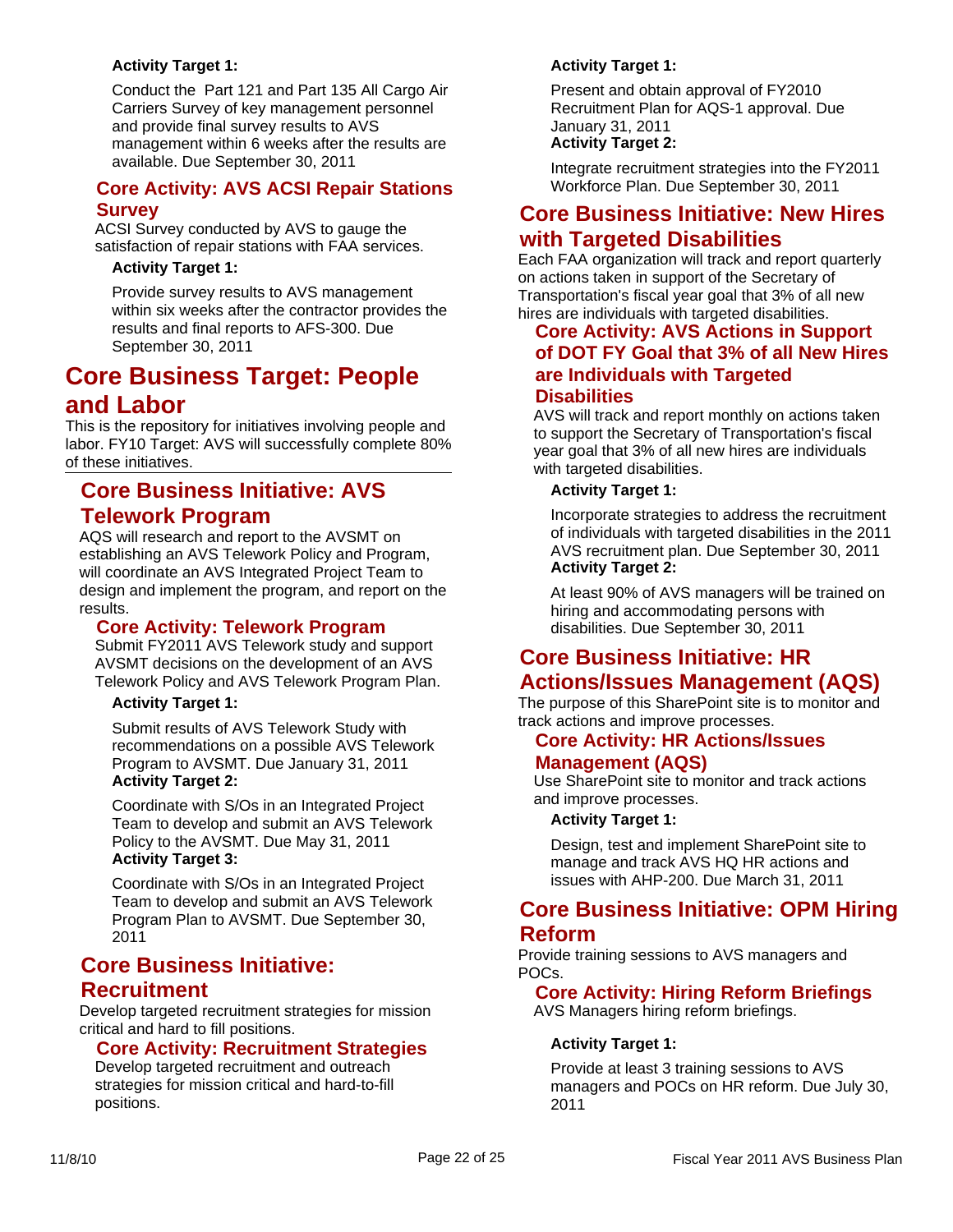## **Core Business Initiative: Full-Time Employee Staffing**

Maintain personnel staffing to meet organizational goals.

## **Core Activity: FTE Staffing**

Sustain FTE staffing in AAM headquarters and regions.

### **Activity Target 1:**

Maintain monthly on-board FTE goal of plus/minus three percent. Due September 30, 2011

### **Activity Target 2:**

Develop three training briefings and deliver training to 30% of AAM managers and MPAs. Due September 30, 2011

## **Core Business Initiative: Increase Participation in Special Emphasis Programs**

Encourage and educate the current workforce to participate in these programs on cultural diversity, equal employment opportunity and civil rights issues.

#### **Core Activity: Increase Participation in Special Emphasis Programs**

Efforts to develop an outreach plan and allocate sufficient funding to increase AIR's participation in the Special Emphasis Programs.

#### **Activity Target 1:**

Develop an outreach plan and allocate sufficient funding to increase AIR's participation in the Special Emphasis Programs. Due June 30, 2011

## **Core Business Target: Training**

This is the repository for initiative associated with internal AVS training.

# **Core Business Initiative: AVS**

**Training Program**

AVS Training Program.

#### **Core Activity: AVS Training Program** AVS Training Program

## **Activity Target 1:**

Evaluate current AVS employee training requirements on (QMS, SMS, NextGen, OSH, etc) and revise into a comprehensive package. Due September 30, 2011

## **Core Business Initiative: AVS IT Training Program**

Develop and provide AVS IT Training courses to the new and existing workforce on AVS products, applications, and services. This Initiative will provide a structure for conducting training sessions in both HQ and regional facilities and will provide valuable training

to AVS employees. It will also enhance the visibility of the AQS-200 division with the AVS workforce.

#### **Core Activity: Develop, conduct and assess AVS IT Onboarding course**

Onboarding is the initial process of introducing newhires into an organization. This project will add an IT Onboarding curriculum to the AVS courses currently provided to new hires.

#### **Activity Target 1:**

Develop and present proposed course curriculum to AQS-1 for approval. Due May 31, 2011 **Activity Target 2:**

Present IT Onboarding curriculum to AQS-500 Training Council. Due July 1, 2011 **Activity Target 3:**

Conduct pilot training class. Due August 1, 2011

#### **Activity Target 4:**

Assess the results of the IT Onboarding pilot class and make revisions to curriculum for future classes, as necessary. Due September 16, 2011

## **Core Business Target: Communication**

This is the repository for the initiatives associated with AVS Communication efforts.

## **Core Business Initiative: AVS Strategic Communications**

Implement a strategic communication plan.

## **Core Activity: AVS Strategic Communications Program**

AVS Strategic Communications Program

## **Activity Target 1:**

AVSMT will conduct at least three visits to AVS Field Offices. Due September 30, 2011 **Activity Target 2:**

Identify current policy creation processes and methodology used to insure consistency. Explore means to purposefully gather feedback from field entities when creating policy such as forming a work group dedicated to this task. Regularly review and consolidate policy documents. Create a quality management process around creating policy. Due May 31, 2011

#### **Activity Target 3:**

Review outcomes of processes used to insure consistency in creating policy including scheduling regular meetings with the policy consistency work group. Actively ask for feedback on revised policy documents through SharePoint or other interactive site. Work the Quality Management System process, and encourage those who find inconsistencies to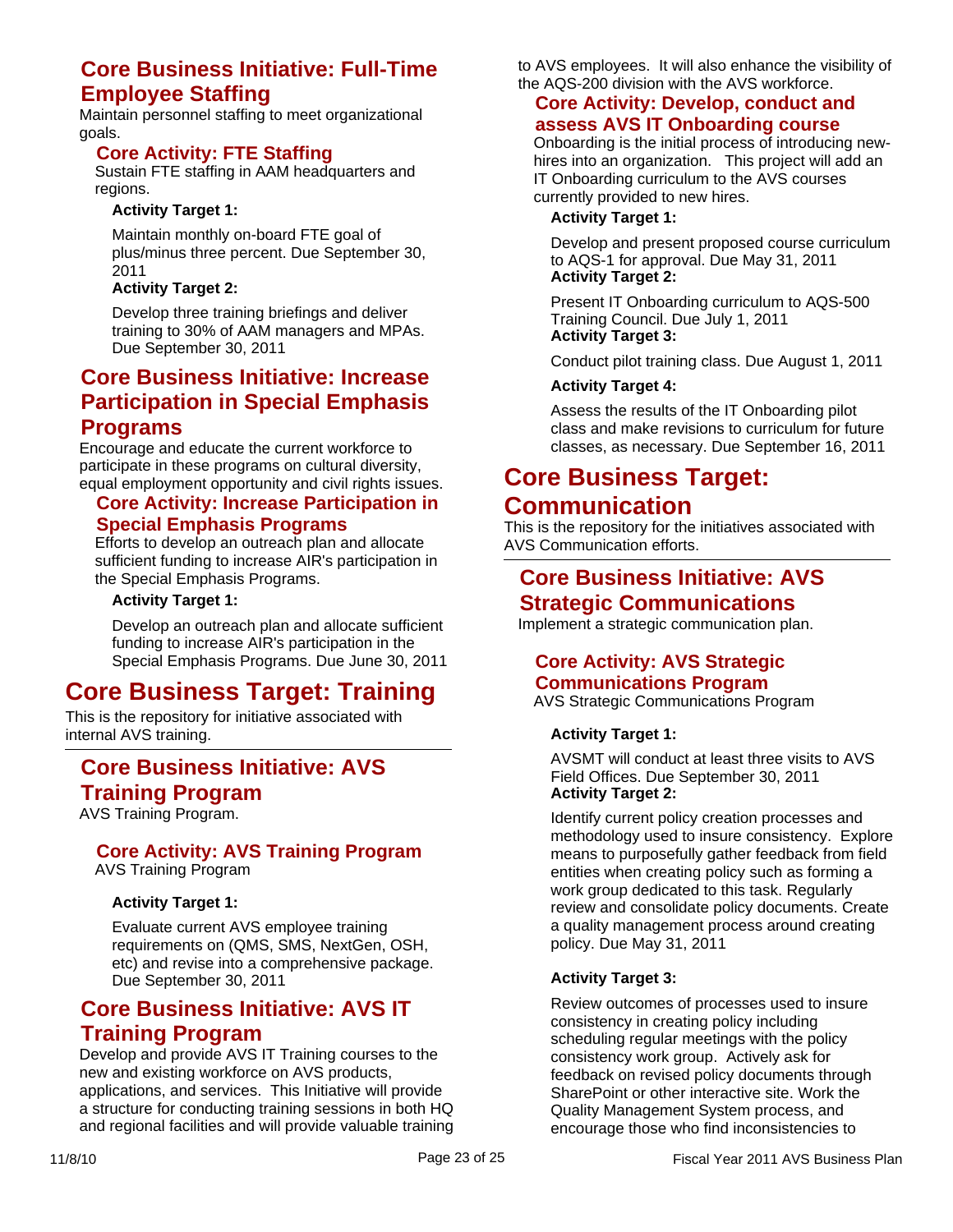share their feedback through CARs, PARs, and NCRs. Due September 30, 2011

## **Core Business Target: AVS Service/Office Core Business - Organizational Excellence**

This is the repository for AVS Core Business which is carried below the strategic and core levels in business plan builder.

## **Core Business Initiative: AVS Service/Office Core Business - Organizational Excellence**

This is the repository of AVS Core Business which is carried below strategic and core in the business plan builder.

## **Core Activity: AQS Core Business - Organizational Excellence**

This is the repository for the everyday AQS core business that is carried below strategic and core in the business plan builder.

#### **Activity Target 1:**

This is the repository for the everyday AQS core business that is carried below strategic and core in the business plan builder. Due September 30, 2011

## **Core Business Target: Reduce EEO Complainant Ratio**

Preventing discrimination before it occurs is the best way to implement a Model EEO Program. FAA will eradicate discrimination in the workplace by reducing the current "FAA complainant to total FAA total employment" ratio of 0.58% to "at or below" a 0.54%.

## **Core Business Initiative: Reduce EEO Complainant Ratio**

Preventing discrimination before it occurs is the best way to implement a Model EEO Program. FAA will eradicate discrimination in the workplace by reducing the current "FAA complainant to total FAA total employment" ratio of 0.58% to "at or below" a 0.54%.

## **Core Activity: Reduce EEO Complainant Ratio**

Each LOB/SO will work with ACR to reduce the current "FAA complainant to total FAA total employment" ratio of 0.58% to "at or below" a 0.54%.

#### **Activity Target 1:**

LOB/SO's will engage in efforts to assist ACR, to reduce the current "FAA complainant to total FAA total employment" ratio of 0.58% to "at or below" a 0.54% by encouraging the use of facilitation, mediation, and consulting services during the EEO pre-complaint process. Due September 30, 2011

## **Activity Target 2:**

AVS will ensure that management officials agree to mediate on 35% of all EEO pre-complaints. Due September 30, 2011

## **Core Business Target: NextGen Staffing Plan**

Update and implement the 5-Year NextGen Staffing plan that will lead to a workforce with the necessary skills and competencies to meet the challenges presented by NextGen.

## **Core Business Initiative: NextGen Staffing Plan**

Finalize the 5-Year NextGen Staffing Plan and initiate implementation.

## **Core Activity: NextGen 5-Year Staffing Plan**

The 5-Year NextGen Staffing Plan will lead to a workforce with the necessary skills and competencies to meet the challenges presented by NextGen. AJP requires support from all other service units or lines of business that have a need for NextGen positions. Support will be given by providing coordinated and integrated analysis action plans that either continue or initiate processes that formulate and implement the 5-Year NextGen Staffing Plan.

## **Activity Target 1:**

Formulate 5 Year NextGen staffing plan (FY12- FY2017) by obtaining required information from the other service units and lines of businesses Comptrollers. Data will be gathered in a structured template and format provided by AJP-9 Comptroller (Molly Vorce) Due April 30, 2011

## **Core Business Target: Congressional Correspondence FAA Milestones**

Per direction of the Secretary of Transportation, all Congressional letters sent directly to the FAA must be answered within 30 calendar days of entry into the FAA Correspondence Control Management System (CCMS). DOT Congressional letters assigned to the FAA for response must be returned back to the Secretary of Transportation within 5 business days. 90% of all Congressional letters sent directly to the FAA must be responded to within 10 business days.

## **Core Business Initiative: FAA Congressional Correspondence Response**

Per direction of the Secretary of Transportation, all Congressional letters sent to DOT must be answered within 30 calendar days.